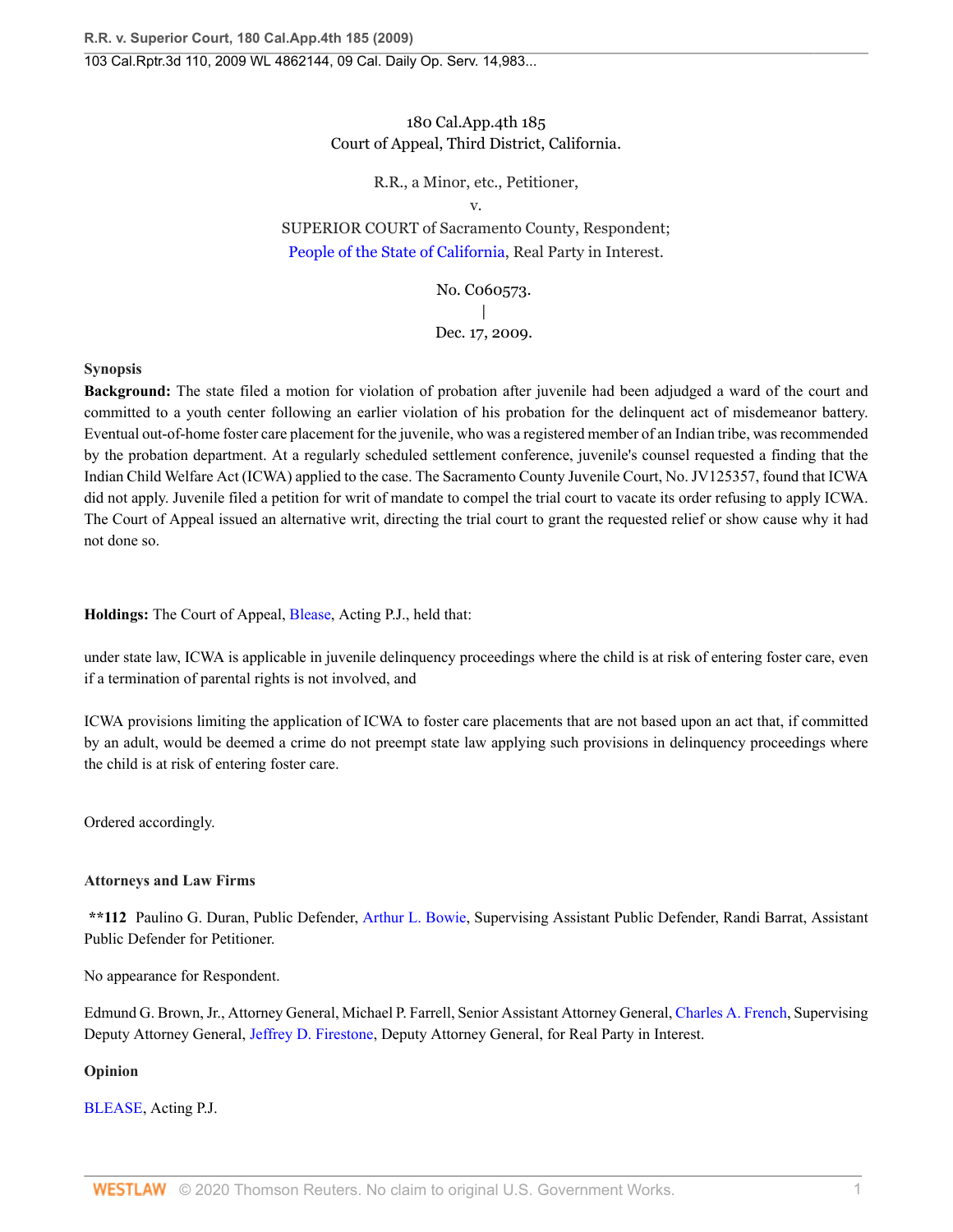103 Cal.Rptr.3d 110, 2009 WL 4862144, 09 Cal. Daily Op. Serv. 14,983...

**\*\*\*1 \*193** The issue presented by this petition is whether provisions of the Indian Child Welfare Act apply in juvenile delinquency proceedings where the child is at risk of entering foster care, but where a termination of parental rights is not involved.

Congress passed the Indian Child Welfare Act of 1978 (ICWA) in response to a concern over the "consequences to Indian children, Indian families, and Indian tribes of abusive child welfare practices that resulted in the separation of large numbers of Indian children from their families and tribes through adoption or foster care placement, usually in non-Indian homes." (*Mississippi Band of Choctaw Indians v. Holyfield* [\(1989\) 490 U.S. 30, 32, 109 S.Ct. 1597, 1600, 104 L.Ed.2d 29, 36.\)](http://www.westlaw.com/Link/Document/FullText?findType=Y&serNum=1989048372&pubNum=708&originatingDoc=I99a66bd4eb8211dea82ab9f4ee295c21&refType=RP&fi=co_pp_sp_708_1600&originationContext=document&vr=3.0&rs=cblt1.0&transitionType=DocumentItem&contextData=(sc.UserEnteredCitation)#co_pp_sp_708_1600) ICWA creates concurrent, but presumptively tribal jurisdiction in custody cases of Indian children not domiciled on the reservation. (*Id.* [at p. 36, 109 S.Ct. at pp. 1602–1603, 104 L.Ed.2d at pp. 38–39.\)](http://www.westlaw.com/Link/Document/FullText?findType=Y&serNum=1989048372&pubNum=708&originatingDoc=I99a66bd4eb8211dea82ab9f4ee295c21&refType=RP&fi=co_pp_sp_708_1602&originationContext=document&vr=3.0&rs=cblt1.0&transitionType=DocumentItem&contextData=(sc.UserEnteredCitation)#co_pp_sp_708_1602) For custody proceedings that do take place in state court, ICWA provides certain procedural safeguards, including requirements for notice, appointment of counsel, parental and tribal rights of intervention and petition for invalidation of illegal proceedings, and for consent to termination of parental rights. (*[Ibid.](http://www.westlaw.com/Link/Document/FullText?findType=Y&serNum=1989048372&originatingDoc=I99a66bd4eb8211dea82ab9f4ee295c21&refType=RP&originationContext=document&vr=3.0&rs=cblt1.0&transitionType=DocumentItem&contextData=(sc.UserEnteredCitation))*) Substantively, ICWA mandates placement preferences for Indian children. (*Id.* [at p. 37, 109 S.Ct. at p. 1602, 104 L.Ed.2d at](http://www.westlaw.com/Link/Document/FullText?findType=Y&serNum=1989048372&pubNum=708&originatingDoc=I99a66bd4eb8211dea82ab9f4ee295c21&refType=RP&fi=co_pp_sp_708_1602&originationContext=document&vr=3.0&rs=cblt1.0&transitionType=DocumentItem&contextData=(sc.UserEnteredCitation)#co_pp_sp_708_1602) [p. 39.\)](http://www.westlaw.com/Link/Document/FullText?findType=Y&serNum=1989048372&pubNum=708&originatingDoc=I99a66bd4eb8211dea82ab9f4ee295c21&refType=RP&fi=co_pp_sp_708_1602&originationContext=document&vr=3.0&rs=cblt1.0&transitionType=DocumentItem&contextData=(sc.UserEnteredCitation)#co_pp_sp_708_1602)

<span id="page-1-0"></span>Federal law expressly exempts from ICWA's reach cases involving the placement of a child based upon an act by the child that would be deemed a crime if committed by an adult. ([25 U.S.C. § 1903](http://www.westlaw.com/Link/Document/FullText?findType=L&pubNum=1000546&cite=25USCAS1903&originatingDoc=I99a66bd4eb8211dea82ab9f4ee295c21&refType=LQ&originationContext=document&vr=3.0&rs=cblt1.0&transitionType=DocumentItem&contextData=(sc.UserEnteredCitation)).) Historically, this has meant that most juvenile delinquency proceedings have been exempt from ICWA, because they are based on a juvenile's act of committing a crime. However, in 2006 California passed legislation imposing upon the court, **\*194** county welfare department, and probation department a duty of inquiry and notice in any proceeding brought pursuant to [Welfare and Institutions Code section 602](http://www.westlaw.com/Link/Document/FullText?findType=L&pubNum=1000228&cite=CAWIS602&originatingDoc=I99a66bd4eb8211dea82ab9f4ee295c21&refType=LQ&originationContext=document&vr=3.0&rs=cblt1.0&transitionType=DocumentItem&contextData=(sc.UserEnteredCitation)) where the child is at risk of entering foster care or is in foster care.<sup>[1](#page-10-0)</sup> [Section 602](http://www.westlaw.com/Link/Document/FullText?findType=L&pubNum=1000228&cite=CAWIS602&originatingDoc=I99a66bd4eb8211dea82ab9f4ee295c21&refType=LQ&originationContext=document&vr=3.0&rs=cblt1.0&transitionType=DocumentItem&contextData=(sc.UserEnteredCitation)) brings within the jurisdiction of the juvenile court cases involving the commission of a crime by a minor. The duty in such cases is to inquire whether a child is or may be an Indian Child, and to provide notice to the child's parents or **\*\*113** guardian, Indian custodian, and tribe of the right to intervene in the proceeding, the right to counsel for the parents or Indian custodian, and the right to transfer the proceeding to tribal court. [\(§§ 224.2](http://www.westlaw.com/Link/Document/FullText?findType=L&pubNum=1000228&cite=CAWIS224.2&originatingDoc=I99a66bd4eb8211dea82ab9f4ee295c21&refType=LQ&originationContext=document&vr=3.0&rs=cblt1.0&transitionType=DocumentItem&contextData=(sc.UserEnteredCitation)), [224.3.](http://www.westlaw.com/Link/Document/FullText?findType=L&pubNum=1000228&cite=CAWIS224.3&originatingDoc=I99a66bd4eb8211dea82ab9f4ee295c21&refType=LQ&originationContext=document&vr=3.0&rs=cblt1.0&transitionType=DocumentItem&contextData=(sc.UserEnteredCitation)))

In addition to this statutory mandate, the Judicial Council has adopted rules of court governing the requirements of inquiry and notice, as well as rules governing intervention, transfer, and the ultimate placement of the child. ([Cal. Rules of Court, rules](http://www.westlaw.com/Link/Document/FullText?findType=L&pubNum=1085231&cite=CASTFAMJVR5.481&originatingDoc=I99a66bd4eb8211dea82ab9f4ee295c21&refType=LQ&originationContext=document&vr=3.0&rs=cblt1.0&transitionType=DocumentItem&contextData=(sc.UserEnteredCitation)) [5.481](http://www.westlaw.com/Link/Document/FullText?findType=L&pubNum=1085231&cite=CASTFAMJVR5.481&originatingDoc=I99a66bd4eb8211dea82ab9f4ee295c21&refType=LQ&originationContext=document&vr=3.0&rs=cblt1.0&transitionType=DocumentItem&contextData=(sc.UserEnteredCitation))–[5.484](http://www.westlaw.com/Link/Document/FullText?findType=L&pubNum=1085231&cite=CASTFAMJVR5.484&originatingDoc=I99a66bd4eb8211dea82ab9f4ee295c21&refType=LQ&originationContext=document&vr=3.0&rs=cblt1.0&transitionType=DocumentItem&contextData=(sc.UserEnteredCitation)).) These rules are specifically made applicable to proceedings under [section 602](http://www.westlaw.com/Link/Document/FullText?findType=L&pubNum=1000228&cite=CAWIS602&originatingDoc=I99a66bd4eb8211dea82ab9f4ee295c21&refType=LQ&originationContext=document&vr=3.0&rs=cblt1.0&transitionType=DocumentItem&contextData=(sc.UserEnteredCitation)) in which the child is at risk of entering foster care or is in foster care. [\(Cal. Rules of Court, rule 5.480](http://www.westlaw.com/Link/Document/FullText?findType=L&pubNum=1085231&cite=CASTFAMJVR5.480&originatingDoc=I99a66bd4eb8211dea82ab9f4ee295c21&refType=LQ&originationContext=document&vr=3.0&rs=cblt1.0&transitionType=DocumentItem&contextData=(sc.UserEnteredCitation)).)

In spite of this authority, respondent Sacramento County Juvenile Court determined pursuant to its own standing order that California law does not require the application of ICWA to a juvenile delinquency proceeding where the case plan does not include the termination of parental rights.  $2$ 

**\*\*\*2** We disagree with the juvenile court's conclusion. While ICWA may not by its own terms apply to a juvenile delinquency case in which the case plan anticipates foster care placement, the California Legislature has expressly made the inquiry and notice requirements of ICWA applicable in such cases, and impliedly made the remaining ICWA requirements applicable in such cases as well. Because ICWA sets the minimum standards for the protection of Indian children with respect to their tribal relationships, California law imposing a higher standard is not inconsistent with the purpose of the federal law, and is not preempted.

# <span id="page-1-1"></span>FACTUAL AND PROCEDURAL BACKGROUND

R.R. first appeared in Sacramento County Juvenile Court pursuant to a [section 602](http://www.westlaw.com/Link/Document/FullText?findType=L&pubNum=1000228&cite=CAWIS602&originatingDoc=I99a66bd4eb8211dea82ab9f4ee295c21&refType=LQ&originationContext=document&vr=3.0&rs=cblt1.0&transitionType=DocumentItem&contextData=(sc.UserEnteredCitation)) petition alleging misdemeanor battery with serious bodily injury **\*195** and felony assault with a deadly weapon. The petition alleged R.R. beat his mother's boyfriend with a baseball bat during an argument between the mother and the boyfriend.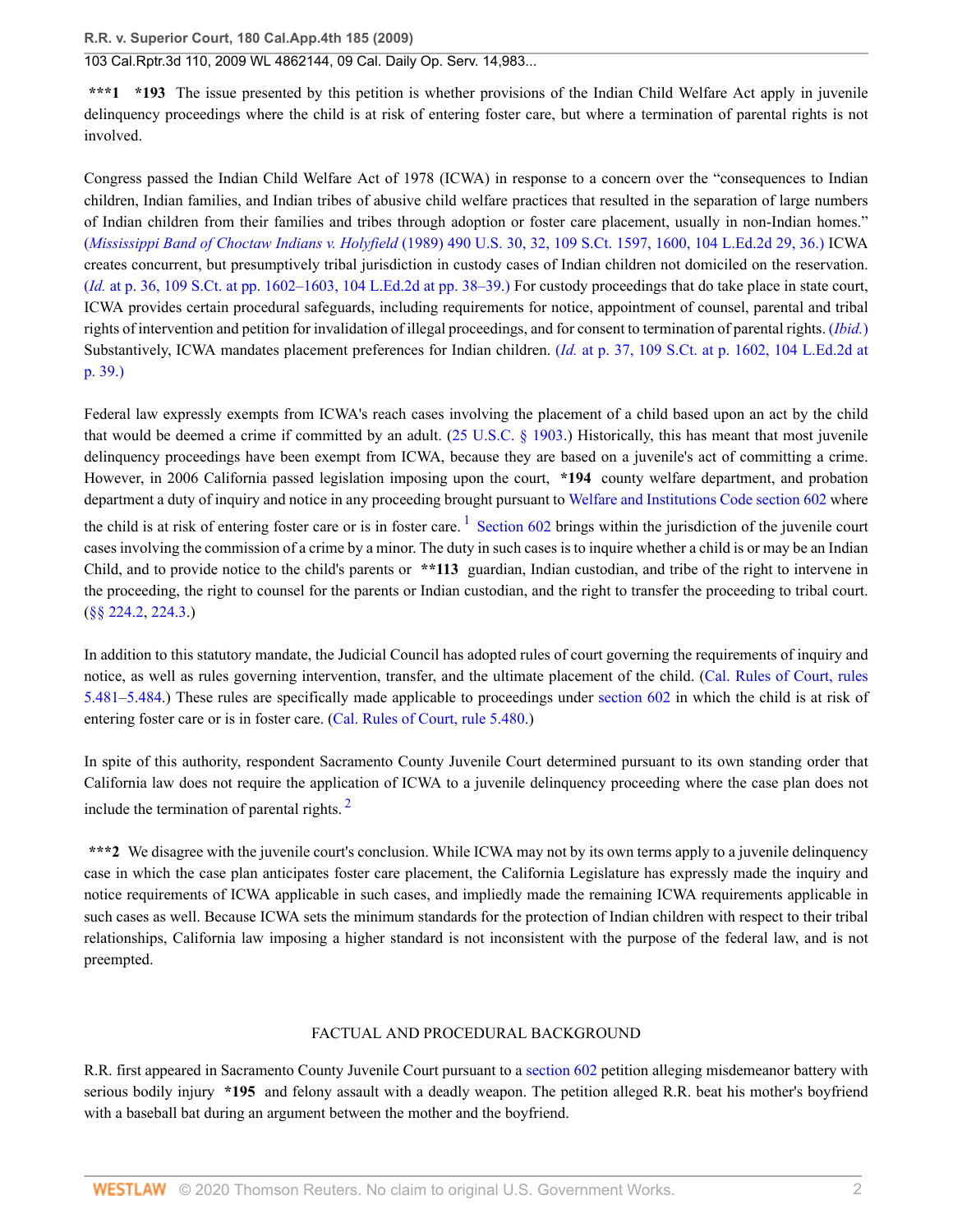# 103 Cal.Rptr.3d 110, 2009 WL 4862144, 09 Cal. Daily Op. Serv. 14,983...

At the time of the initial detention, R.R. was under the jurisdiction of the Contra Costa Juvenile Court as a dependent child pursuant to section 300. R.R. admitted the misdemeanor battery, and the felony assault allegation was dismissed in the interest of justice. The court determined R.R.'s best interest would be served through dependency, and the matter was transferred to Contra Costa County. Contra Costa County placed R.R. on six months probation. When R.R. violated probation, Contra Costa terminated dependency jurisdiction and transferred the delinquency case to Sacramento, where R.R.'s mother lived.

R.R. was adjudged a ward of the Sacramento Juvenile Court in April 2008, and was committed to the Warren E. Thornton Youth Center. In June 2008, the probation department filed a motion for violation of probation, alleging R.R. failed to follow youth center rules, engaged in fighting, and participated in gang related activities. R.R. was arraigned on the violation and ordered detained in juvenile hall. The probation department recommended that after R.R. completed a commitment to juvenile hall, he should be committed to the custody of the probation officer for suitable **\*\*114** in-state out-of-home foster care placement. Specifically, the probation officer determined such placement was appropriate "based on [R.R.'s] previous dependency history, the fact that all his siblings remain in long term placement and the minor[']s refusal to participate in counseling programs[.]"

At a regularly scheduled settlement conference, R.R.'s counsel requested the court find ICWA applicable to R.R.'s case. R.R. is a registered member of the Crow Creek Sioux Tribe of Fort Thompson, South Dakota. The ICWA matter was argued to the referee, and the referee issued a ruling finding that R.R. was an Indian child and that ICWA applied. The judge of the juvenile court became aware of the ruling, and granted a rehearing on the court's own motion.

Relying on its own standing order SSC–JV–05–057, the juvenile court vacated the referee's order and found ICWA was not applicable to the proceeding. Standing Order SSC–JV–057 concluded that Senate Bill No. 678 does not require application of the inquiry and notice provisions of ICWA in a juvenile delinquency proceeding for a minor for whom the case plan does not include the termination of parental rights. For purposes of this discussion, Senate Bill No. 678 is now codified at sections 224, et seq.

**\*\*\*3 \*196** The standing order further concluded that [rule 5.480\(1\) of the California Rules of Court](http://www.westlaw.com/Link/Document/FullText?findType=L&pubNum=1085231&cite=CASTFAMJVR5.480&originatingDoc=I99a66bd4eb8211dea82ab9f4ee295c21&refType=SP&originationContext=document&vr=3.0&rs=cblt1.0&transitionType=DocumentItem&contextData=(sc.UserEnteredCitation)#co_pp_f1c50000821b0), which requires the application of ICWA to any *delinquent* minor's case when the minor is "at risk of entering foster care or is in foster care" directly contradicted the expressed intent of Congress and the California Legislature. In reaching this conclusion, the standing order pointed to [Title 25 United States Code section 1903\(1\)](http://www.westlaw.com/Link/Document/FullText?findType=L&pubNum=1000546&cite=25USCAS1903&originatingDoc=I99a66bd4eb8211dea82ab9f4ee295c21&refType=RB&originationContext=document&vr=3.0&rs=cblt1.0&transitionType=DocumentItem&contextData=(sc.UserEnteredCitation)#co_pp_f1c50000821b0), which states that child custody proceedings for purposes of ICWA "shall not include a placement based upon an act which, if committed by an adult, would be deemed a crime [,]" and section 224.1, subdivision (c), which states that an " 'Indian child custody proceeding' means a 'child custody proceeding' within the meaning of [Section 1903](http://www.westlaw.com/Link/Document/FullText?findType=L&pubNum=1000546&cite=25USCAS1903&originatingDoc=I99a66bd4eb8211dea82ab9f4ee295c21&refType=LQ&originationContext=document&vr=3.0&rs=cblt1.0&transitionType=DocumentItem&contextData=(sc.UserEnteredCitation)) of the Indian Child Welfare Act...."

The juvenile court found that the Judicial Council "exceeded its authority to clarify the federal ICWA statute and California statutory scheme by applying [California Rules of Court, rule 5.480\(1\)](http://www.westlaw.com/Link/Document/FullText?findType=L&pubNum=1085231&cite=CASTFAMJVR5.480&originatingDoc=I99a66bd4eb8211dea82ab9f4ee295c21&refType=SP&originationContext=document&vr=3.0&rs=cblt1.0&transitionType=DocumentItem&contextData=(sc.UserEnteredCitation)#co_pp_f1c50000821b0) to delinquency cases...."

R.R. filed a petition for writ of mandate to compel the juvenile court to vacate its order refusing to apply ICWA. We issued an alternative writ, directing the juvenile court to grant the requested relief or show cause why it had not done so. Further proceedings in this matter were stayed pending disposition of this petition.<sup>[3](#page-10-2)</sup>

### <span id="page-2-0"></span>DISCUSSION

I

The Federal Indian Child Welfare Act Does not Apply by Its Own Terms in Most Juvenile Delinquency Proceedings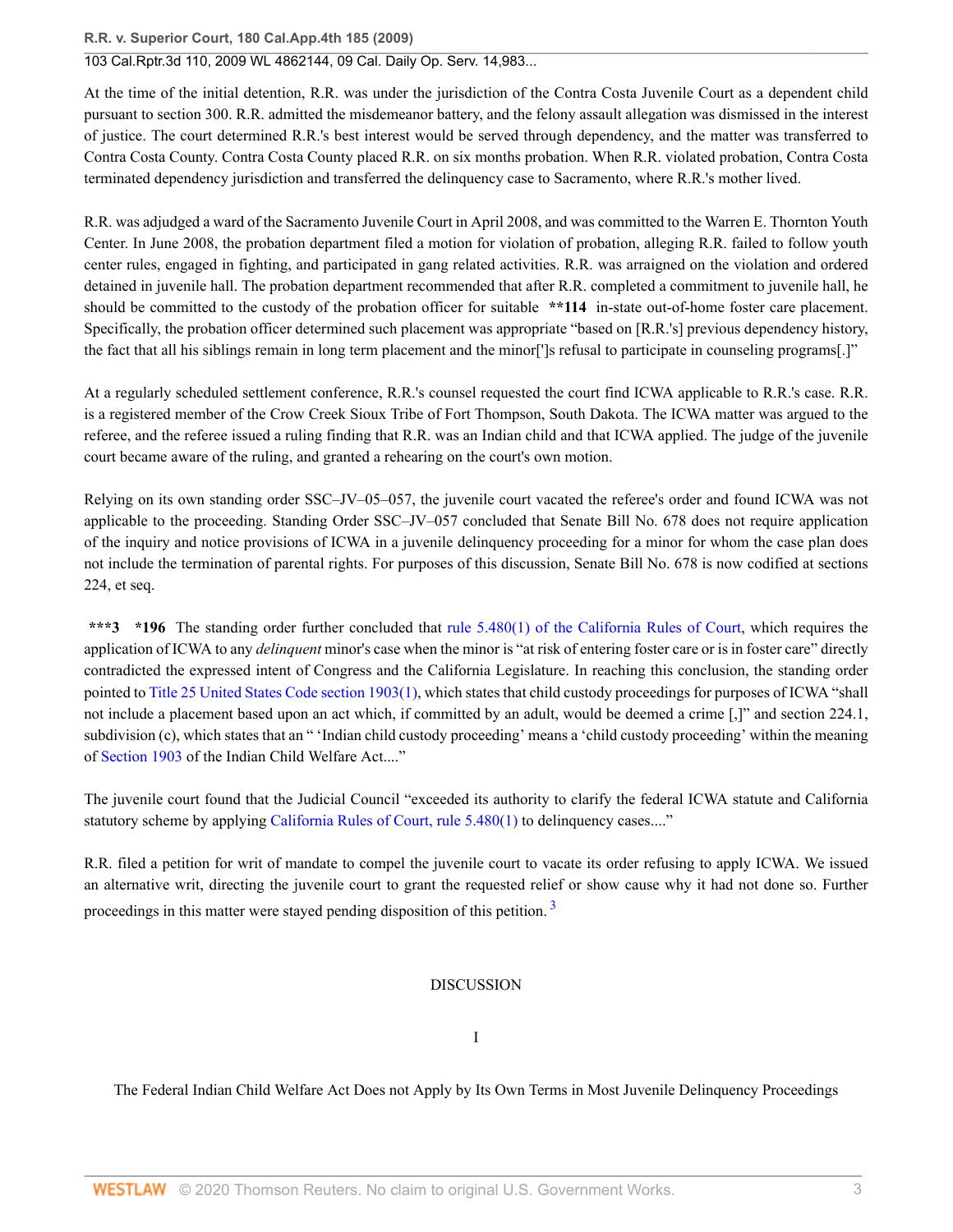# 103 Cal.Rptr.3d 110, 2009 WL 4862144, 09 Cal. Daily Op. Serv. 14,983...

In passing ICWA, Congress expressly assumed "the responsibility for the protection and preservation of Indian tribes and their resources...." [\(25 U.S.C. § 1901\(2\).](http://www.westlaw.com/Link/Document/FullText?findType=L&pubNum=1000546&cite=25USCAS1901&originatingDoc=I99a66bd4eb8211dea82ab9f4ee295c21&refType=RB&originationContext=document&vr=3.0&rs=cblt1.0&transitionType=DocumentItem&contextData=(sc.UserEnteredCitation)#co_pp_58730000872b1)) Congress found that the most vital resource to the continued existence and integrity **\*\*115** of the tribes was their children, and that the United States has a direct interest in protecting Indian children. ([25 U.S.C. §](http://www.westlaw.com/Link/Document/FullText?findType=L&pubNum=1000546&cite=25USCAS1901&originatingDoc=I99a66bd4eb8211dea82ab9f4ee295c21&refType=RB&originationContext=document&vr=3.0&rs=cblt1.0&transitionType=DocumentItem&contextData=(sc.UserEnteredCitation)#co_pp_d08f0000f5f67) [1901\(3\).](http://www.westlaw.com/Link/Document/FullText?findType=L&pubNum=1000546&cite=25USCAS1901&originatingDoc=I99a66bd4eb8211dea82ab9f4ee295c21&refType=RB&originationContext=document&vr=3.0&rs=cblt1.0&transitionType=DocumentItem&contextData=(sc.UserEnteredCitation)#co_pp_d08f0000f5f67)) Congress also found that too many Indian families had been broken up by the often unwarranted removal of their children by nontribal public and private agencies, which agencies placed the children in non-Indian foster care, adoptive homes, and institutions. ([25 U.S.C. § 1901\(4\).](http://www.westlaw.com/Link/Document/FullText?findType=L&pubNum=1000546&cite=25USCAS1901&originatingDoc=I99a66bd4eb8211dea82ab9f4ee295c21&refType=RB&originationContext=document&vr=3.0&rs=cblt1.0&transitionType=DocumentItem&contextData=(sc.UserEnteredCitation)#co_pp_0bd500007a412))

**\*197** Therefore, Congress's explicit purpose in passing ICWA was "to protect the best interests of Indian children and to promote the stability and security of Indian tribes and families by the establishment of minimum Federal standards for the removal of Indian children from their families and the placement of such children in foster or adoptive homes which will reflect the unique values of Indian culture, and by providing for assistance to Indian tribes in the operation of child and family service programs." ([25 U.S.C. § 1902.](http://www.westlaw.com/Link/Document/FullText?findType=L&pubNum=1000546&cite=25USCAS1902&originatingDoc=I99a66bd4eb8211dea82ab9f4ee295c21&refType=LQ&originationContext=document&vr=3.0&rs=cblt1.0&transitionType=DocumentItem&contextData=(sc.UserEnteredCitation))) ICWA " 'seeks to protect the rights of the Indian child as an Indian and the rights of the Indian community and tribe in retaining its children in its society.' [Citation.] It does so by establishing 'a Federal policy that, where possible, an Indian child should remain in the Indian community,' *ibid.,* and by making sure that Indian child welfare determinations are not based on 'a white, middle-class standard which, in many cases, forecloses placement with [an] Indian family.' [Citation.]" (*[Mississippi Band of Choctaw Indians v. Holyfield, supra,](http://www.westlaw.com/Link/Document/FullText?findType=Y&serNum=1989048372&pubNum=708&originatingDoc=I99a66bd4eb8211dea82ab9f4ee295c21&refType=RP&fi=co_pp_sp_708_1602&originationContext=document&vr=3.0&rs=cblt1.0&transitionType=DocumentItem&contextData=(sc.UserEnteredCitation)#co_pp_sp_708_1602)* 490 U.S. at p. 37, 109 S.Ct. at p. 1602, 104 [L.Ed.2d at p. 39,](http://www.westlaw.com/Link/Document/FullText?findType=Y&serNum=1989048372&pubNum=708&originatingDoc=I99a66bd4eb8211dea82ab9f4ee295c21&refType=RP&fi=co_pp_sp_708_1602&originationContext=document&vr=3.0&rs=cblt1.0&transitionType=DocumentItem&contextData=(sc.UserEnteredCitation)#co_pp_sp_708_1602) fn. omitted.)

\*\*\*4 As is relevant to this case, if ICWA applies, the consequences are to require notice to the child's parent or Indian custodian and to the child's tribe, to provide for the transfer of the proceedings to the jurisdiction of the tribe if the parent, Indian guardian, or tribe petitions for transfer and the tribe accepts such jurisdiction, to allow the intervention of the child's tribe in the state court proceeding, and to mandate placement preferences for the child.  $(25 \text{ U.S.C. }$  §§ 1911, [1912\(a\)](http://www.westlaw.com/Link/Document/FullText?findType=L&pubNum=1000546&cite=25USCAS1912&originatingDoc=I99a66bd4eb8211dea82ab9f4ee295c21&refType=RB&originationContext=document&vr=3.0&rs=cblt1.0&transitionType=DocumentItem&contextData=(sc.UserEnteredCitation)#co_pp_8b3b0000958a4), [1915\(b\)](http://www.westlaw.com/Link/Document/FullText?findType=L&pubNum=1000546&cite=25USCAS1915&originatingDoc=I99a66bd4eb8211dea82ab9f4ee295c21&refType=RB&originationContext=document&vr=3.0&rs=cblt1.0&transitionType=DocumentItem&contextData=(sc.UserEnteredCitation)#co_pp_a83b000018c76).) In determining whether ICWA applies in this case, we turn to the language of the federal statute.

The transfer and intervention provisions of ICWA are applicable, "[i]n any State court proceeding for the foster care placement of, or termination of parental rights to, an Indian child...." [\(25 U.S.C. § 1911\(b\)](http://www.westlaw.com/Link/Document/FullText?findType=L&pubNum=1000546&cite=25USCAS1911&originatingDoc=I99a66bd4eb8211dea82ab9f4ee295c21&refType=RB&originationContext=document&vr=3.0&rs=cblt1.0&transitionType=DocumentItem&contextData=(sc.UserEnteredCitation)#co_pp_a83b000018c76)[-\(c\)](http://www.westlaw.com/Link/Document/FullText?findType=L&pubNum=1000546&cite=25USCAS1911&originatingDoc=I99a66bd4eb8211dea82ab9f4ee295c21&refType=RE&originationContext=document&vr=3.0&rs=cblt1.0&transitionType=DocumentItem&contextData=(sc.UserEnteredCitation)#co_pp_4b24000003ba5).) The notice provisions are applicable, "[i]n any involuntary proceeding in a State court," seeking the "foster care placement" of a child, "where the court knows or has reason to know that an Indian child is involved...." ([25 U.S.C. § 1912\(a\)](http://www.westlaw.com/Link/Document/FullText?findType=L&pubNum=1000546&cite=25USCAS1912&originatingDoc=I99a66bd4eb8211dea82ab9f4ee295c21&refType=RB&originationContext=document&vr=3.0&rs=cblt1.0&transitionType=DocumentItem&contextData=(sc.UserEnteredCitation)#co_pp_8b3b0000958a4).) The placement preferences apply to "[a]ny child accepted for foster care...." ([25 U.S.C. § 1915\(b\).](http://www.westlaw.com/Link/Document/FullText?findType=L&pubNum=1000546&cite=25USCAS1915&originatingDoc=I99a66bd4eb8211dea82ab9f4ee295c21&refType=RB&originationContext=document&vr=3.0&rs=cblt1.0&transitionType=DocumentItem&contextData=(sc.UserEnteredCitation)#co_pp_a83b000018c76))

"Foster care placement" is defined by ICWA as "removing an Indian child from its parent or Indian custodian for temporary placement in a foster home or institution or the home of a guardian or conservator where the parent or Indian custodian cannot have the child returned upon demand, but where parental rights have not been terminated[.]" [\(25 U.S.C. § 1903\(1\)\(i\)](http://www.westlaw.com/Link/Document/FullText?findType=L&pubNum=1000546&cite=25USCAS1903&originatingDoc=I99a66bd4eb8211dea82ab9f4ee295c21&refType=RB&originationContext=document&vr=3.0&rs=cblt1.0&transitionType=DocumentItem&contextData=(sc.UserEnteredCitation)#co_pp_36dc0000f1000).) However, the placement terms defined by ICWA do not include "a placement based upon an act which, if committed by an adult, would be deemed a crime or upon an award, in a divorce proceeding, of custody to one of the parents." [\(25 U.S.C. § 1903\(1\)](http://www.westlaw.com/Link/Document/FullText?findType=L&pubNum=1000546&cite=25USCAS1903&originatingDoc=I99a66bd4eb8211dea82ab9f4ee295c21&refType=RB&originationContext=document&vr=3.0&rs=cblt1.0&transitionType=DocumentItem&contextData=(sc.UserEnteredCitation)#co_pp_f1c50000821b0).)

**\*198** Accordingly, the Guidelines for State Courts; Indian Child Custody Proceedings (Guidelines), published by the Bureau of Indian Affairs (BIA), provide that most juvenile delinquency proceedings are not covered by ICWA. ([44 Fed.Reg. 67587](http://www.westlaw.com/Link/Document/FullText?findType=l&pubNum=0184735&cite=UUID(ICD918E004B3111DA943A000BDBC9A81C)&originatingDoc=I99a66bd4eb8211dea82ab9f4ee295c21&refType=CP&originationContext=document&vr=3.0&rs=cblt1.0&transitionType=DocumentItem&contextData=(sc.UserEnteredCitation)) [\(Nov. 26, 1979\).](http://www.westlaw.com/Link/Document/FullText?findType=l&pubNum=0184735&cite=UUID(ICD918E004B3111DA943A000BDBC9A81C)&originatingDoc=I99a66bd4eb8211dea82ab9f4ee295c21&refType=CP&originationContext=document&vr=3.0&rs=cblt1.0&transitionType=DocumentItem&contextData=(sc.UserEnteredCitation))) The only juvenile delinquency proceedings that are covered by **\*\*116** ICWA are proceedings involving status offenses such as truancy and incorrigibility, which can be committed only by children, and delinquency proceedings that result in the termination of a parental relationship. (*[Ibid.](http://www.westlaw.com/Link/Document/FullText?findType=l&pubNum=0184735&cite=UUID(ICD918E004B3111DA943A000BDBC9A81C)&originatingDoc=I99a66bd4eb8211dea82ab9f4ee295c21&refType=CP&originationContext=document&vr=3.0&rs=cblt1.0&transitionType=DocumentItem&contextData=(sc.UserEnteredCitation))*)

R.R. argues he was not subject to the crime exception set forth in ICWA because his risk for foster care placement was based on violations of probation rather than on criminal acts. He argues his out-of-home placement is being recommended as a direct result of his violation of the Youth Center contract, which would not be deemed a crime if committed by an adult.

The People argue that in determining whether the exception for placements "based upon an act which, if committed by an adult, would be deemed a crime" applies, we must look to the underlying act that brings the juvenile within the court's jurisdiction. In this case, that act is the misdemeanor battery R.R. admitted committing.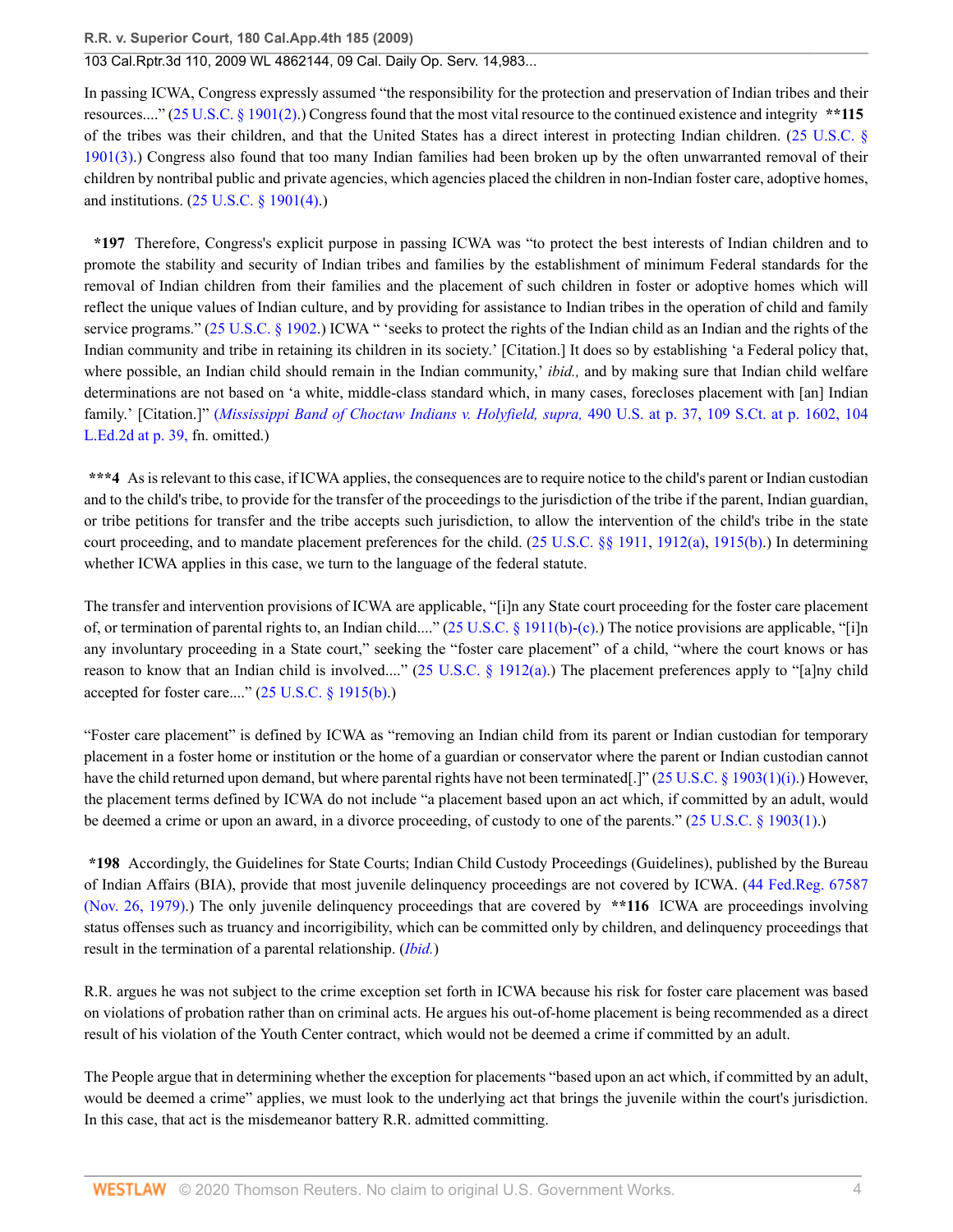**\*\*\*5** We need not determine in this case whether the criminal act exception should be based on the act upon which the court's jurisdiction rests or upon the act immediately preceding the placement. We assume for purposes of this discussion that ICWA does not by its own terms apply to the case before us because of the criminal act exception. We conclude the provisions contained in ICWA nonetheless apply as provided by California law.

II

California Law Provides that ICWA is Applicable In Delinquency Proceedings Where the Child is at Risk of Entering Foster Care

Prior to 2005, it had long been accepted in California that ICWA did not apply to juvenile delinquency proceedings. (See *[In re](http://www.westlaw.com/Link/Document/FullText?findType=Y&serNum=2008662464&pubNum=0007047&originatingDoc=I99a66bd4eb8211dea82ab9f4ee295c21&refType=RP&originationContext=document&vr=3.0&rs=cblt1.0&transitionType=DocumentItem&contextData=(sc.UserEnteredCitation)) Enrique O.* [\(2006\) 137 Cal.App.4th 728, 733, 40 Cal.Rptr.3d 570](http://www.westlaw.com/Link/Document/FullText?findType=Y&serNum=2008662464&pubNum=0007047&originatingDoc=I99a66bd4eb8211dea82ab9f4ee295c21&refType=RP&originationContext=document&vr=3.0&rs=cblt1.0&transitionType=DocumentItem&contextData=(sc.UserEnteredCitation)) ["it has long been presumed that the ICWA does not apply to out-of-home placements that arise from delinquency proceedings"]; *Adoption of Lindsay C.* [\(1991\) 229 Cal.App.3d 404, 408,](http://www.westlaw.com/Link/Document/FullText?findType=Y&serNum=1991078418&pubNum=0000227&originatingDoc=I99a66bd4eb8211dea82ab9f4ee295c21&refType=RP&originationContext=document&vr=3.0&rs=cblt1.0&transitionType=DocumentItem&contextData=(sc.UserEnteredCitation)) [280 Cal.Rptr. 194](http://www.westlaw.com/Link/Document/FullText?findType=Y&serNum=1991078418&pubNum=0000227&originatingDoc=I99a66bd4eb8211dea82ab9f4ee295c21&refType=RP&originationContext=document&vr=3.0&rs=cblt1.0&transitionType=DocumentItem&contextData=(sc.UserEnteredCitation)) ["The language of the Act makes but two exceptions: it does not apply to the custody provisions of a divorce decree nor to delinquency proceedings].")

**\*199** In 2005, the California Rule of Court dealing with the application of ICWA was amended. Rule 1439 was amended to make it applicable to proceedings under [section 602](http://www.westlaw.com/Link/Document/FullText?findType=L&pubNum=1000228&cite=CAWIS602&originatingDoc=I99a66bd4eb8211dea82ab9f4ee295c21&refType=LQ&originationContext=document&vr=3.0&rs=cblt1.0&transitionType=DocumentItem&contextData=(sc.UserEnteredCitation)) (delinquency proceedings) in which the child was at risk of entering foster care or was in foster care. The rule was amended to clarify that the probation department had a duty in "juvenile wardship proceedings" where the child was at risk of entering foster care or was in foster care, to inquire whether the child may be an Indian child.

In 2006, the Legislature passed Senate Bill No. 678. Senate Bill No. 678, in pertinent part added sections 224 through 224.6, and amended [section 727.4 to the Welfare and Institutions Code.](http://www.westlaw.com/Link/Document/FullText?findType=L&pubNum=1000228&cite=CAWIS727.4&originatingDoc=I99a66bd4eb8211dea82ab9f4ee295c21&refType=LQ&originationContext=document&vr=3.0&rs=cblt1.0&transitionType=DocumentItem&contextData=(sc.UserEnteredCitation)) As is relevant here, [section 224.3](http://www.westlaw.com/Link/Document/FullText?findType=L&pubNum=1000228&cite=CAWIS224.3&originatingDoc=I99a66bd4eb8211dea82ab9f4ee295c21&refType=LQ&originationContext=document&vr=3.0&rs=cblt1.0&transitionType=DocumentItem&contextData=(sc.UserEnteredCitation)) makes its provisions applicable to proceedings under a [section 602](http://www.westlaw.com/Link/Document/FullText?findType=L&pubNum=1000228&cite=CAWIS602&originatingDoc=I99a66bd4eb8211dea82ab9f4ee295c21&refType=LQ&originationContext=document&vr=3.0&rs=cblt1.0&transitionType=DocumentItem&contextData=(sc.UserEnteredCitation)) (delinquency) petition.

The purpose of the state law is to protect "the essential tribal relations and best interest of an Indian child by promoting practices, in accordance with the [ICWA] and other applicable law, designed to prevent the child's involuntary out-of-home placement and, whenever that placement is necessary or ordered, by placing the child, whenever possible, in a placement that reflects the unique values of the child's tribal culture and is best able to assist the child in establishing, developing, and maintaining a political, cultural, and social relationship with the child's tribe and tribal community." (§ 224, subd. (a)(1).)

**\*\*117** State law differs from federal law in that it imposes on the court and probation department "an affirmative and continuing duty to inquire whether a child for whom a petition under [Section ... 602](http://www.westlaw.com/Link/Document/FullText?findType=L&pubNum=1000298&cite=CAWIS602&originatingDoc=I99a66bd4eb8211dea82ab9f4ee295c21&refType=LQ&originationContext=document&vr=3.0&rs=cblt1.0&transitionType=DocumentItem&contextData=(sc.UserEnteredCitation)) is to be, or has been, filed is or may be an Indian child in all dependency proceedings and in any juvenile wardship proceedings if the child is at risk of entering foster care or is in foster care." [\(§ 224.3, subd. \(a\)](http://www.westlaw.com/Link/Document/FullText?findType=L&pubNum=1000228&cite=CAWIS224.3&originatingDoc=I99a66bd4eb8211dea82ab9f4ee295c21&refType=SP&originationContext=document&vr=3.0&rs=cblt1.0&transitionType=DocumentItem&contextData=(sc.UserEnteredCitation)#co_pp_8b3b0000958a4).) [Section 602](http://www.westlaw.com/Link/Document/FullText?findType=L&pubNum=1000228&cite=CAWIS602&originatingDoc=I99a66bd4eb8211dea82ab9f4ee295c21&refType=LQ&originationContext=document&vr=3.0&rs=cblt1.0&transitionType=DocumentItem&contextData=(sc.UserEnteredCitation)) provides for the jurisdiction of the juvenile court to adjudge a person under the age of 18 to be a ward of the court when he or she violates the law. Thus, California law, unlike ICWA, imposes a duty of inquiry in juvenile proceedings arising out of an act which would be deemed a crime if committed by an adult, where the child is at risk of being placed in foster care or is in foster care.

**\*\*\*6** In addition to the duty of inquiry, [section 224.3, subdivision \(d\)](http://www.westlaw.com/Link/Document/FullText?findType=L&pubNum=1000228&cite=CAWIS224.3&originatingDoc=I99a66bd4eb8211dea82ab9f4ee295c21&refType=SP&originationContext=document&vr=3.0&rs=cblt1.0&transitionType=DocumentItem&contextData=(sc.UserEnteredCitation)#co_pp_5ba1000067d06) imposes a duty to provide notice in cases involving an Indian child. Notice must be given to the parents, Indian custodian, tribe, and Bureau of Indian Affairs (BIA). ([§ 224.2,](http://www.westlaw.com/Link/Document/FullText?findType=L&pubNum=1000228&cite=CAWIS224.2&originatingDoc=I99a66bd4eb8211dea82ab9f4ee295c21&refType=SP&originationContext=document&vr=3.0&rs=cblt1.0&transitionType=DocumentItem&contextData=(sc.UserEnteredCitation)#co_pp_8b3b0000958a4) [subd. \(a\).](http://www.westlaw.com/Link/Document/FullText?findType=L&pubNum=1000228&cite=CAWIS224.2&originatingDoc=I99a66bd4eb8211dea82ab9f4ee295c21&refType=SP&originationContext=document&vr=3.0&rs=cblt1.0&transitionType=DocumentItem&contextData=(sc.UserEnteredCitation)#co_pp_8b3b0000958a4)) The notice must contain information generally identifying the proceeding, the child, the child's tribe, and the child's ancestors, and must contain a statement of the following:

**\*200** "(i) The absolute right of the child's parents, Indian custodians, and tribe to intervene in the proceeding.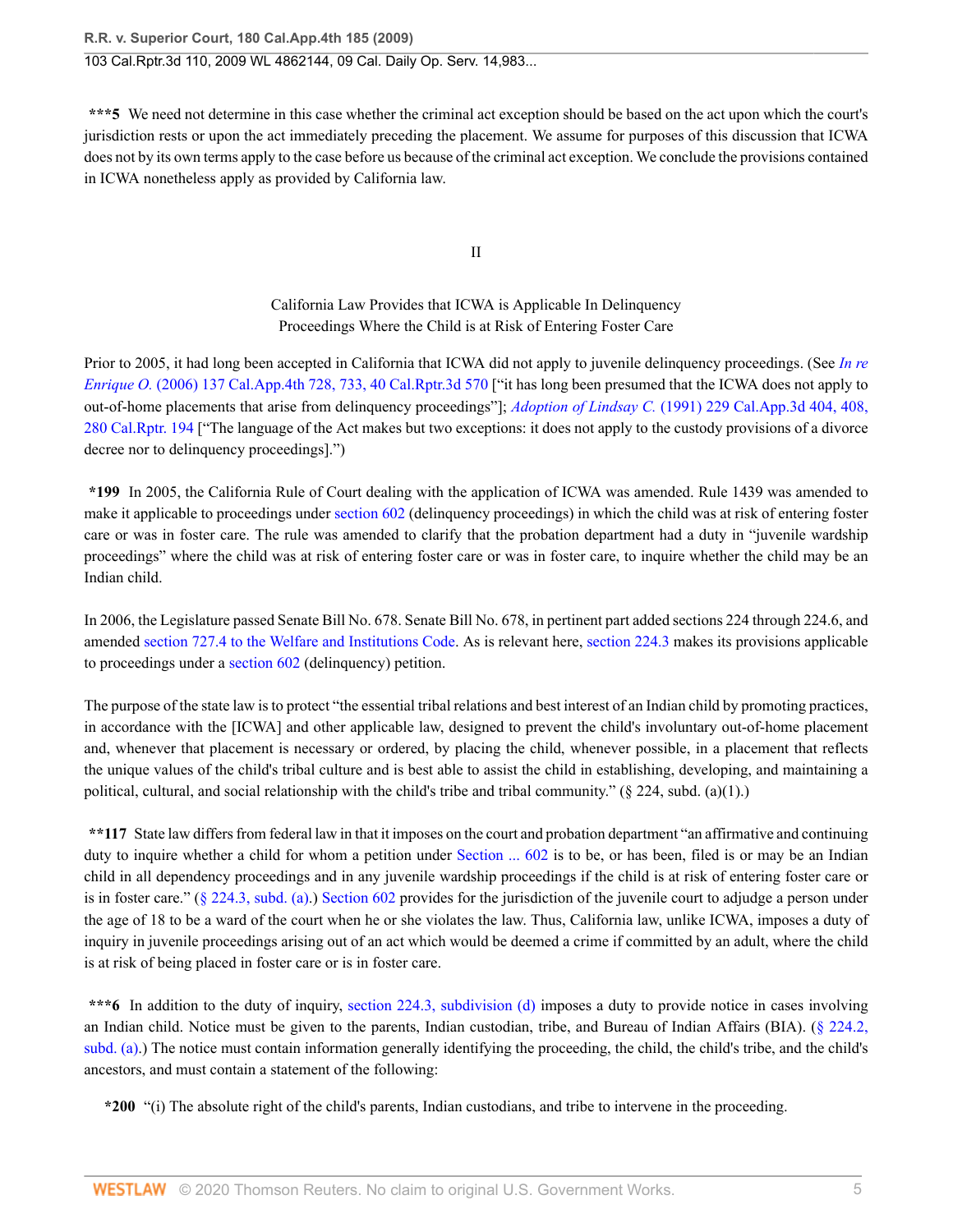(ii) The right of the child's parents, Indian custodians, and tribe to petition the court to transfer the proceeding to the tribal court of the Indian child's tribe, absent objection by either parent and subject to declination by the tribal court.

(iii) The right of the child's parents, Indian custodians, and tribe to, upon request, be granted up to an additional 20 days from the receipt of the notice to prepare for the proceeding.

(iv) The potential legal consequences of the proceedings on the future custodial and parental rights of the child's parents or Indian custodians.

(v) That if the parents or Indian custodians are unable to afford counsel, counsel will be appointed to represent the parents or Indian custodians pursuant to Section 1912 of the Indian Child Welfare Act [\(25 U.S.C. Sec. 1901 et seq.\)](http://www.westlaw.com/Link/Document/FullText?findType=L&pubNum=1000546&cite=25USCAS1901&originatingDoc=I99a66bd4eb8211dea82ab9f4ee295c21&refType=LQ&originationContext=document&vr=3.0&rs=cblt1.0&transitionType=DocumentItem&contextData=(sc.UserEnteredCitation)).

(vi) That the information contained in the notice, petition, pleading, and other court documents is confidential, so any person or entity notified shall maintain the confidentiality of the information contained in the notice concerning the particular proceeding and not reveal it to anyone who does not need the information in order to exercise the tribe's rights under the Indian Child Welfare Act ([25 U.S.C. Sec. 1901 et seq.](http://www.westlaw.com/Link/Document/FullText?findType=L&pubNum=1000546&cite=25USCAS1901&originatingDoc=I99a66bd4eb8211dea82ab9f4ee295c21&refType=LQ&originationContext=document&vr=3.0&rs=cblt1.0&transitionType=DocumentItem&contextData=(sc.UserEnteredCitation)))." [\(§ 224.2, subd. \(a\)\(5\)\(G\).](http://www.westlaw.com/Link/Document/FullText?findType=L&pubNum=1000228&cite=CAWIS224.2&originatingDoc=I99a66bd4eb8211dea82ab9f4ee295c21&refType=SP&originationContext=document&vr=3.0&rs=cblt1.0&transitionType=DocumentItem&contextData=(sc.UserEnteredCitation)#co_pp_8b3b0000958a4))

If such notice is provided and no determinative response (that the child is or is not a member of or eligible for membership in a tribe) is received from either a tribe or the BIA within 60 days of receipt of notice, the court may determine that ICWA does not apply to the proceedings.  $(\S$  224.3, subd. (e)(3).)

<span id="page-5-0"></span>[Section 224.3](http://www.westlaw.com/Link/Document/FullText?findType=L&pubNum=1000228&cite=CAWIS224.3&originatingDoc=I99a66bd4eb8211dea82ab9f4ee295c21&refType=LQ&originationContext=document&vr=3.0&rs=cblt1.0&transitionType=DocumentItem&contextData=(sc.UserEnteredCitation)) is the only section of the California legislation implementing ICWA that expressly applies to juvenile delinquency proceedings.<sup>[4](#page-10-3)</sup> The duties expressly imposed under [section 224.3](http://www.westlaw.com/Link/Document/FullText?findType=L&pubNum=1000228&cite=CAWIS224.3&originatingDoc=I99a66bd4eb8211dea82ab9f4ee295c21&refType=LQ&originationContext=document&vr=3.0&rs=cblt1.0&transitionType=DocumentItem&contextData=(sc.UserEnteredCitation)) on the court, county welfare department, and probation department are duties of inquiry and notice. However, the notice required under [section 224.3](http://www.westlaw.com/Link/Document/FullText?findType=L&pubNum=1000228&cite=CAWIS224.3&originatingDoc=I99a66bd4eb8211dea82ab9f4ee295c21&refType=LQ&originationContext=document&vr=3.0&rs=cblt1.0&transitionType=DocumentItem&contextData=(sc.UserEnteredCitation)) includes notice of the right to intervene, the right to transfer the proceeding to tribal court, and the right to **\*\*118** counsel. Since the notice would be meaningless without the underlying substantive right, we may infer [section 224.3](http://www.westlaw.com/Link/Document/FullText?findType=L&pubNum=1000228&cite=CAWIS224.3&originatingDoc=I99a66bd4eb8211dea82ab9f4ee295c21&refType=LQ&originationContext=document&vr=3.0&rs=cblt1.0&transitionType=DocumentItem&contextData=(sc.UserEnteredCitation)) confers these rights in delinquency matters as well.

**\*201** Additionally, [section 224.3, subdivision \(e\)\(3\),](http://www.westlaw.com/Link/Document/FullText?findType=L&pubNum=1000228&cite=CAWIS224.3&originatingDoc=I99a66bd4eb8211dea82ab9f4ee295c21&refType=SP&originationContext=document&vr=3.0&rs=cblt1.0&transitionType=DocumentItem&contextData=(sc.UserEnteredCitation)#co_pp_7fdd00001ca15) states that if notice has been provided and neither a tribe nor the BIA responds within the statutory time frame, the court may determine that ICWA does not apply to the proceedings, provided the court shall reverse such determination and apply the act prospectively if it is subsequently confirmed that the child is an Indian child. The converse is implicit. Thus, if the tribe or the BIA makes a timely confirmation that the child is an Indian child, then ICWA does apply to the proceedings.

\*\*\*7 The People argue that the Legislature was "almost exclusively focused" on dependency cases, evidenced by the fact that the Legislative Counsel's summary does not mention delinquency, the legislation itself contains only two statutes that concern delinquency, and the Governor's signing statement makes no mention of extending ICWA to delinquency cases.

Even if the Legislature were "almost exclusively" focused on dependency rather than delinquency cases in reforming Indian child placement procedures, it was not completely focused on dependency cases. We cannot simply ignore the language of [section 224.3](http://www.westlaw.com/Link/Document/FullText?findType=L&pubNum=1000228&cite=CAWIS224.3&originatingDoc=I99a66bd4eb8211dea82ab9f4ee295c21&refType=LQ&originationContext=document&vr=3.0&rs=cblt1.0&transitionType=DocumentItem&contextData=(sc.UserEnteredCitation)) requiring inquiry and notice in delinquency proceedings. Furthermore, the clear implication of this section is that all of the ICWA protections apply in delinquency proceedings if the child is at risk of entering foster care or is in foster care.

 The Legislative Counsel's summary of the bill does not provide that the legislation is inapplicable to delinquency proceedings. Even if it did, we would have to disregard it because of the conflicting statutory language. The summary does not have the force of law, and it is for this court to interpret the statutory language. (*Katie V. v. Superior Court* [\(2005\) 130 Cal.App.4th 586,](http://www.westlaw.com/Link/Document/FullText?findType=Y&serNum=2006842868&pubNum=7047&originatingDoc=I99a66bd4eb8211dea82ab9f4ee295c21&refType=RP&originationContext=document&vr=3.0&rs=cblt1.0&transitionType=DocumentItem&contextData=(sc.UserEnteredCitation)) [597–598, 30 Cal.Rptr.3d 320.\)](http://www.westlaw.com/Link/Document/FullText?findType=Y&serNum=2006842868&pubNum=7047&originatingDoc=I99a66bd4eb8211dea82ab9f4ee295c21&refType=RP&originationContext=document&vr=3.0&rs=cblt1.0&transitionType=DocumentItem&contextData=(sc.UserEnteredCitation)) Nor are the statements by the Governor binding, since the interpretation of a statute is a judicial function. (*Guillen v. Schwarzenegger* [\(2007\) 147 Cal.App.4th 929, 948, 55 Cal.Rptr.3d 87.\)](http://www.westlaw.com/Link/Document/FullText?findType=Y&serNum=2011481138&pubNum=7047&originatingDoc=I99a66bd4eb8211dea82ab9f4ee295c21&refType=RP&originationContext=document&vr=3.0&rs=cblt1.0&transitionType=DocumentItem&contextData=(sc.UserEnteredCitation))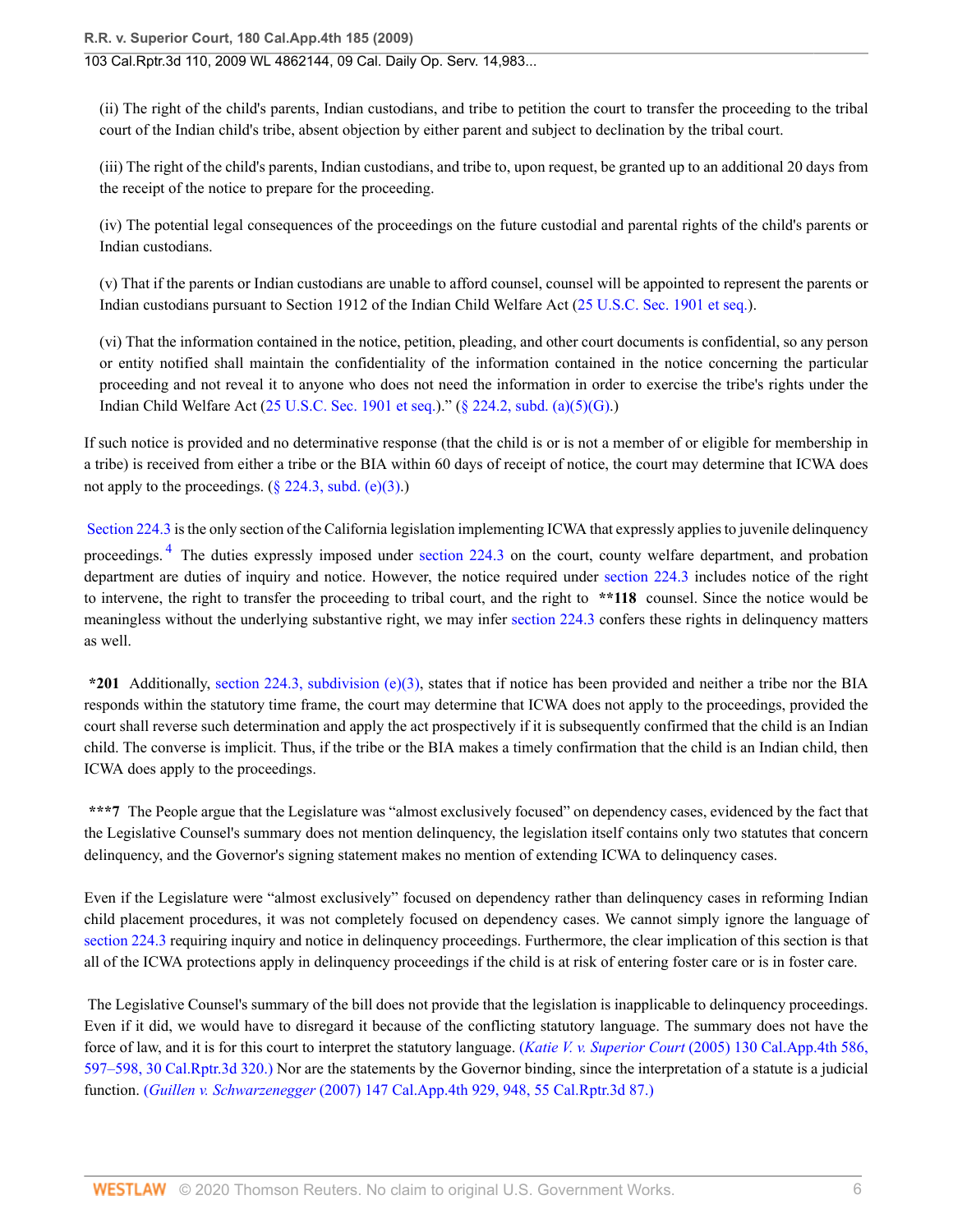# 103 Cal.Rptr.3d 110, 2009 WL 4862144, 09 Cal. Daily Op. Serv. 14,983...

The People also argue that we should look to section 224.1 to determine whether ICWA applies. That section defines a number of terms used in the statutes relating to Indian children. As is relevant here, it provides that an "Indian child custody proceeding" means a "child custody proceeding" within the meaning of [Title 25 United States Code section 1903,](http://www.westlaw.com/Link/Document/FullText?findType=L&pubNum=1000546&cite=25USCAS1903&originatingDoc=I99a66bd4eb8211dea82ab9f4ee295c21&refType=LQ&originationContext=document&vr=3.0&rs=cblt1.0&transitionType=DocumentItem&contextData=(sc.UserEnteredCitation)) "including a proceeding for temporary or long-term foster care...." As previously discussed, "child custody proceedings" under [Title 25 United States](http://www.westlaw.com/Link/Document/FullText?findType=L&pubNum=1000546&cite=25USCAS1903&originatingDoc=I99a66bd4eb8211dea82ab9f4ee295c21&refType=LQ&originationContext=document&vr=3.0&rs=cblt1.0&transitionType=DocumentItem&contextData=(sc.UserEnteredCitation)) [Code section 1903](http://www.westlaw.com/Link/Document/FullText?findType=L&pubNum=1000546&cite=25USCAS1903&originatingDoc=I99a66bd4eb8211dea82ab9f4ee295c21&refType=LQ&originationContext=document&vr=3.0&rs=cblt1.0&transitionType=DocumentItem&contextData=(sc.UserEnteredCitation)) do not include delinquency proceedings to the extent they are based on an act which, "if committed by an adult, would be deemed a crime...."

**\*202** [Section 224.1](http://www.westlaw.com/Link/Document/FullText?findType=L&pubNum=1000228&cite=CAWIS224.1&originatingDoc=I99a66bd4eb8211dea82ab9f4ee295c21&refType=LQ&originationContext=document&vr=3.0&rs=cblt1.0&transitionType=DocumentItem&contextData=(sc.UserEnteredCitation)) and [section 224.3](http://www.westlaw.com/Link/Document/FullText?findType=L&pubNum=1000228&cite=CAWIS224.3&originatingDoc=I99a66bd4eb8211dea82ab9f4ee295c21&refType=LQ&originationContext=document&vr=3.0&rs=cblt1.0&transitionType=DocumentItem&contextData=(sc.UserEnteredCitation)) are not in conflict; they merely cover different proceedings. [Section 224.3](http://www.westlaw.com/Link/Document/FullText?findType=L&pubNum=1000228&cite=CAWIS224.3&originatingDoc=I99a66bd4eb8211dea82ab9f4ee295c21&refType=LQ&originationContext=document&vr=3.0&rs=cblt1.0&transitionType=DocumentItem&contextData=(sc.UserEnteredCitation)) specifically applies to juvenile wardship proceedings brought under section [section 602,](http://www.westlaw.com/Link/Document/FullText?findType=L&pubNum=1000228&cite=CAWIS602&originatingDoc=I99a66bd4eb8211dea82ab9f4ee295c21&refType=LQ&originationContext=document&vr=3.0&rs=cblt1.0&transitionType=DocumentItem&contextData=(sc.UserEnteredCitation)) and is not limited by the [section 224.1](http://www.westlaw.com/Link/Document/FullText?findType=L&pubNum=1000228&cite=CAWIS224.1&originatingDoc=I99a66bd4eb8211dea82ab9f4ee295c21&refType=LQ&originationContext=document&vr=3.0&rs=cblt1.0&transitionType=DocumentItem&contextData=(sc.UserEnteredCitation)) definition of an Indian child custody proceeding. Any conflict may be reconciled by giving each statute its appropriate range of application. To conclude otherwise would require us to ignore the plain language of [section 224.3](http://www.westlaw.com/Link/Document/FullText?findType=L&pubNum=1000228&cite=CAWIS224.3&originatingDoc=I99a66bd4eb8211dea82ab9f4ee295c21&refType=LQ&originationContext=document&vr=3.0&rs=cblt1.0&transitionType=DocumentItem&contextData=(sc.UserEnteredCitation)), which specifically imposes upon the court, the county welfare department, and the probation department a duty of inquiry and notice in cases involving a petition under [section 602](http://www.westlaw.com/Link/Document/FullText?findType=L&pubNum=1000228&cite=CAWIS602&originatingDoc=I99a66bd4eb8211dea82ab9f4ee295c21&refType=LQ&originationContext=document&vr=3.0&rs=cblt1.0&transitionType=DocumentItem&contextData=(sc.UserEnteredCitation)) where the \*\*119 child is at risk of entering foster care or is in foster care.

As previously noted, the notice required by this section includes the notice of certain rights provided under ICWA. If we accepted the People's argument, we would also have to ignore the clear implication of [section 224.3, subdivision \(e\)\(3\)](http://www.westlaw.com/Link/Document/FullText?findType=L&pubNum=1000228&cite=CAWIS224.3&originatingDoc=I99a66bd4eb8211dea82ab9f4ee295c21&refType=SP&originationContext=document&vr=3.0&rs=cblt1.0&transitionType=DocumentItem&contextData=(sc.UserEnteredCitation)#co_pp_7fdd00001ca15) that ICWA applies to the proceedings if either the tribe or BIA acknowledges that the child is a member of or eligible for membership in the tribe.

**\*\*\*8** The People argue that certain Rules of Court mandate results that the Legislature "could not have intended[.]" Specifically, [rule 5.484\(a\)](http://www.westlaw.com/Link/Document/FullText?findType=L&pubNum=1085231&cite=CASTFAMJVR5.484&originatingDoc=I99a66bd4eb8211dea82ab9f4ee295c21&refType=SP&originationContext=document&vr=3.0&rs=cblt1.0&transitionType=DocumentItem&contextData=(sc.UserEnteredCitation)#co_pp_8b3b0000958a4) provides that the court cannot order placement of an Indian child unless it finds by clear and convincing evidence that remaining with the parent is "likely to cause the Indian child serious emotional or physical damage...." The People argue that while this requirement makes sense in dependency cases, in delinquency cases it could bar placement for a minor who needs treatment for the protection of society. Also rule 5.483 mandates the transfer of a case to the tribal court of the child's tribe if the child is a ward of the tribal court or if the child resides on the reservation of a tribe that has exclusive jurisdiction over child custody proceedings. The People argue this rule, if applied in delinquency cases, would substantially interfere with the duty of the delinquency court to protect society from the minor's delinquent behavior.

We conclude these concerns are addressed by the California statutory definition of children who are "at risk of entering foster care" based upon the juvenile court's jurisdiction over them pursuant to [sections 601](http://www.westlaw.com/Link/Document/FullText?findType=L&pubNum=1000228&cite=CAWIS601&originatingDoc=I99a66bd4eb8211dea82ab9f4ee295c21&refType=LQ&originationContext=document&vr=3.0&rs=cblt1.0&transitionType=DocumentItem&contextData=(sc.UserEnteredCitation)) and [602.](http://www.westlaw.com/Link/Document/FullText?findType=L&pubNum=1000228&cite=CAWIS602&originatingDoc=I99a66bd4eb8211dea82ab9f4ee295c21&refType=LQ&originationContext=document&vr=3.0&rs=cblt1.0&transitionType=DocumentItem&contextData=(sc.UserEnteredCitation)) While the federal definition of foster care placement is broad, encompassing "temporary placement in a foster home or institution or the home of a guardian or conservator where the parent or Indian custodian cannot have the child returned upon demand, but where parental rights have not been terminated [,]" "foster care" for purposes of a [section 601](http://www.westlaw.com/Link/Document/FullText?findType=L&pubNum=1000228&cite=CAWIS601&originatingDoc=I99a66bd4eb8211dea82ab9f4ee295c21&refType=LQ&originationContext=document&vr=3.0&rs=cblt1.0&transitionType=DocumentItem&contextData=(sc.UserEnteredCitation)) or [602](http://www.westlaw.com/Link/Document/FullText?findType=L&pubNum=1000228&cite=CAWIS602&originatingDoc=I99a66bd4eb8211dea82ab9f4ee295c21&refType=LQ&originationContext=document&vr=3.0&rs=cblt1.0&transitionType=DocumentItem&contextData=(sc.UserEnteredCitation)) proceeding is **\*203** strictly limited by state statute.  $(25 \text{ U.S.C.} \S 1903(1)(i); \S 727.4, \text{subd.} \left(\frac{d}{1}\right))$  $(25 \text{ U.S.C.} \S 1903(1)(i); \S 727.4, \text{subd.} \left(\frac{d}{1}\right))$  $(25 \text{ U.S.C.} \S 1903(1)(i); \S 727.4, \text{subd.} \left(\frac{d}{1}\right))$ <sup>5</sup> Moreover, "at risk of entering foster care" as used with reference to a [section](http://www.westlaw.com/Link/Document/FullText?findType=L&pubNum=1000228&cite=CAWIS601&originatingDoc=I99a66bd4eb8211dea82ab9f4ee295c21&refType=LQ&originationContext=document&vr=3.0&rs=cblt1.0&transitionType=DocumentItem&contextData=(sc.UserEnteredCitation)) [601](http://www.westlaw.com/Link/Document/FullText?findType=L&pubNum=1000228&cite=CAWIS601&originatingDoc=I99a66bd4eb8211dea82ab9f4ee295c21&refType=LQ&originationContext=document&vr=3.0&rs=cblt1.0&transitionType=DocumentItem&contextData=(sc.UserEnteredCitation)) or [602](http://www.westlaw.com/Link/Document/FullText?findType=L&pubNum=1000228&cite=CAWIS602&originatingDoc=I99a66bd4eb8211dea82ab9f4ee295c21&refType=LQ&originationContext=document&vr=3.0&rs=cblt1.0&transitionType=DocumentItem&contextData=(sc.UserEnteredCitation)) proceeding, means "that conditions within a minor's family may necessitate his or her entry into foster care unless those conditions are resolved."  $(\frac{6}{27.4}, \frac{27.4}{10^{(2)}})$ .

<span id="page-6-0"></span>The definition of the phrase, "at risk of entering foster care" found in section 727.4, subdivision  $(d)(2)$  is the appropriate definition of the phrase in [section 224.3](http://www.westlaw.com/Link/Document/FullText?findType=L&pubNum=1000228&cite=CAWIS224.3&originatingDoc=I99a66bd4eb8211dea82ab9f4ee295c21&refType=LQ&originationContext=document&vr=3.0&rs=cblt1.0&transitionType=DocumentItem&contextData=(sc.UserEnteredCitation)) because the same wording is used and because [section 727.4](http://www.westlaw.com/Link/Document/FullText?findType=L&pubNum=1000228&cite=CAWIS727.4&originatingDoc=I99a66bd4eb8211dea82ab9f4ee295c21&refType=LQ&originationContext=document&vr=3.0&rs=cblt1.0&transitionType=DocumentItem&contextData=(sc.UserEnteredCitation)) specifically deals with placements in delinquency cases.

**\*\*120** Thus, if, as the People speculate, there are minors who are placed in foster care to protect society from their delinquent behavior, they would not be subject to the state-mandated application of ICWA. The distinction to be drawn is between children for whom foster care placement is being considered because they cannot or should not be returned to their homes for their own safety, security, or well-being, and children for whom foster care placement is being considered for the protection of society. This is a factual determination for the trial court. Only Indian children who are "at risk of entering foster care" or are in foster care are covered by the state-mandated application of ICWA. <sup>[6](#page-10-5)</sup>

<span id="page-6-1"></span>**\*204** This distinction is consistent with the following comments regarding the coverage of ICWA found in the Federal Guidelines.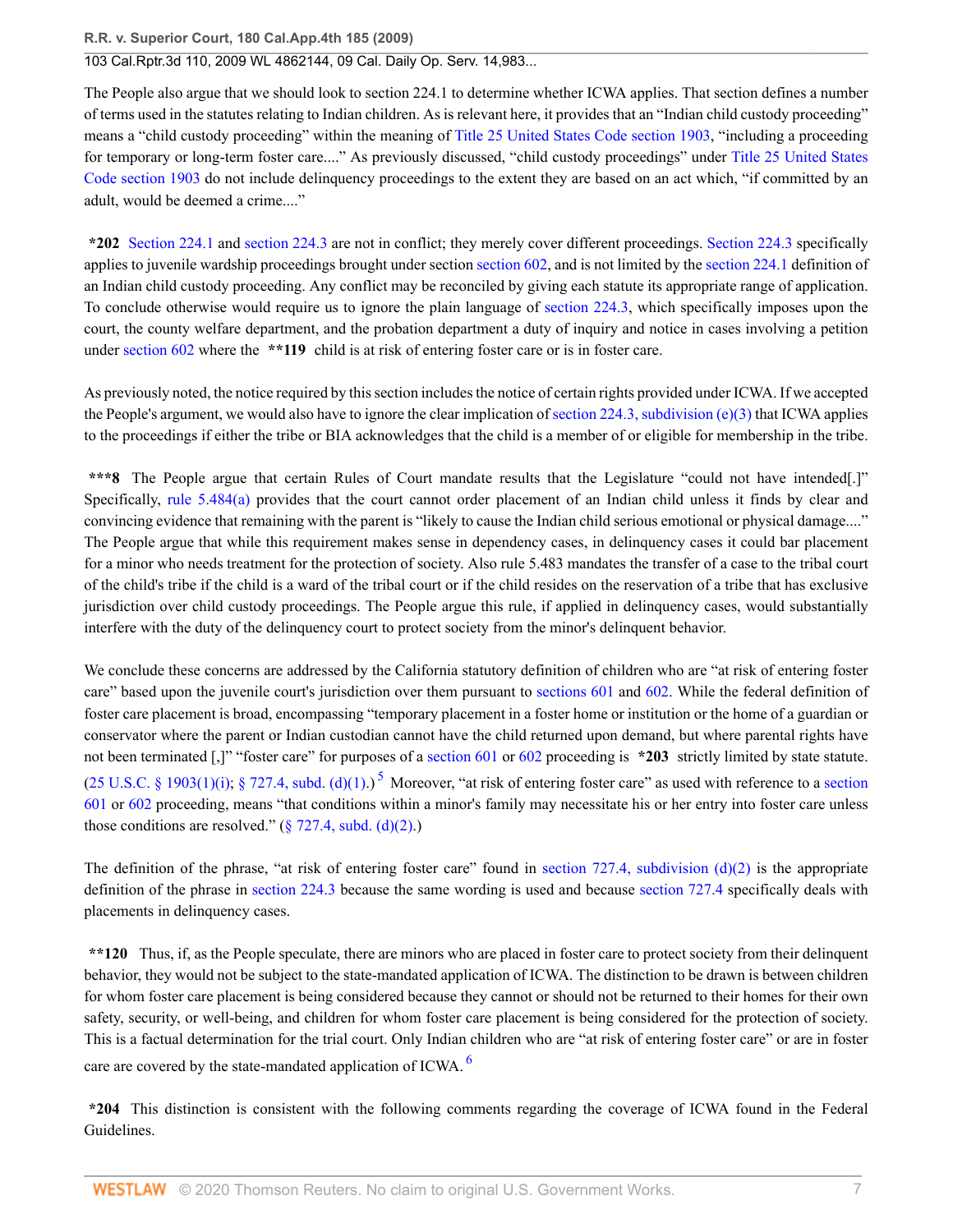**\*\*\*9** "The entire legislative history makes it clear that the Act is directed primarily at attempts to place someone other than the parent or Indian custodian in charge of raising an Indian child—whether on a permanent or temporary basis. Although there is some overlap, juvenile delinquency proceedings are primarily designed for other purposes. Where the child is taken out of the home for committing a crime it is usually to protect society from further offenses by the child and to punish the child in order to persuade that child and others not to commit other offenses.

Placements based on status offenses (actions that are not a crime when committed by an adult), however, are usually premised on the conclusion that the present custodian of the child is not providing adequate care or supervision." ([44 Fed.Reg. 67587](http://www.westlaw.com/Link/Document/FullText?findType=l&pubNum=0184735&cite=UUID(ICD918E004B3111DA943A000BDBC9A81C)&originatingDoc=I99a66bd4eb8211dea82ab9f4ee295c21&refType=CP&originationContext=document&vr=3.0&rs=cblt1.0&transitionType=DocumentItem&contextData=(sc.UserEnteredCitation)) [\(Nov. 26, 1979\)](http://www.westlaw.com/Link/Document/FullText?findType=l&pubNum=0184735&cite=UUID(ICD918E004B3111DA943A000BDBC9A81C)&originatingDoc=I99a66bd4eb8211dea82ab9f4ee295c21&refType=CP&originationContext=document&vr=3.0&rs=cblt1.0&transitionType=DocumentItem&contextData=(sc.UserEnteredCitation)).)

The California Rules of Court expressly make ICWA as codified by California statute applicable to proceedings under [section](http://www.westlaw.com/Link/Document/FullText?findType=L&pubNum=1000228&cite=CAWIS602&originatingDoc=I99a66bd4eb8211dea82ab9f4ee295c21&refType=LQ&originationContext=document&vr=3.0&rs=cblt1.0&transitionType=DocumentItem&contextData=(sc.UserEnteredCitation)) [602](http://www.westlaw.com/Link/Document/FullText?findType=L&pubNum=1000228&cite=CAWIS602&originatingDoc=I99a66bd4eb8211dea82ab9f4ee295c21&refType=LQ&originationContext=document&vr=3.0&rs=cblt1.0&transitionType=DocumentItem&contextData=(sc.UserEnteredCitation)) where the child is at risk of entering foster care or is in foster care. ([Cal. Rules of Court, rule 5.480.](http://www.westlaw.com/Link/Document/FullText?findType=L&pubNum=1085231&cite=CASTFAMJVR5.480&originatingDoc=I99a66bd4eb8211dea82ab9f4ee295c21&refType=LQ&originationContext=document&vr=3.0&rs=cblt1.0&transitionType=DocumentItem&contextData=(sc.UserEnteredCitation))) Unlike the statutory provisions, which do not expressly make ICWA's placement standards and preferences applicable to delinquency cases, the Rules specifically apply the standards and preferences of a placement under ICWA to delinquency proceedings where the child is at risk of entering foster care or is in foster care.<sup>[7](#page-10-6)</sup> ([Cal. Rules of Court, rule 5.484.](http://www.westlaw.com/Link/Document/FullText?findType=L&pubNum=1085231&cite=CASTFAMJVR5.484&originatingDoc=I99a66bd4eb8211dea82ab9f4ee295c21&refType=LQ&originationContext=document&vr=3.0&rs=cblt1.0&transitionType=DocumentItem&contextData=(sc.UserEnteredCitation)))

<span id="page-7-0"></span>**\*\*121 \*205** The Legislature has authorized the Judicial Council to establish rules governing practice and procedure in juvenile court that are not inconsistent with law. (§ 265.) Rules of Court have the force of law and are as binding as procedural statutes as long as they are not inconsistent with statutory or constitutional law. (*In re Juan C.* [\(1993\) 20 Cal.App.4th 748, 752–](http://www.westlaw.com/Link/Document/FullText?findType=Y&serNum=1993223632&pubNum=3484&originatingDoc=I99a66bd4eb8211dea82ab9f4ee295c21&refType=RP&originationContext=document&vr=3.0&rs=cblt1.0&transitionType=DocumentItem&contextData=(sc.UserEnteredCitation)) [753, 24 Cal.Rptr.2d 573.\)](http://www.westlaw.com/Link/Document/FullText?findType=Y&serNum=1993223632&pubNum=3484&originatingDoc=I99a66bd4eb8211dea82ab9f4ee295c21&refType=RP&originationContext=document&vr=3.0&rs=cblt1.0&transitionType=DocumentItem&contextData=(sc.UserEnteredCitation))

To determine whether the rule regarding placement preferences is inconsistent with legislative enactment, we turn to section 727.1, which governs the placement of minors who have been ordered to foster care under the supervision of the probation officer. Subdivision (a) of that section states that placement, in order of priority, shall be with "relatives, tribal members, and foster family, group care, and residential treatment pursuant to [Section 7950 of the Family Code](http://www.westlaw.com/Link/Document/FullText?findType=L&pubNum=1003409&cite=CAFAMS7950&originatingDoc=I99a66bd4eb8211dea82ab9f4ee295c21&refType=LQ&originationContext=document&vr=3.0&rs=cblt1.0&transitionType=DocumentItem&contextData=(sc.UserEnteredCitation))." [Family Code section](http://www.westlaw.com/Link/Document/FullText?findType=L&pubNum=1003409&cite=CAFAMS7950&originatingDoc=I99a66bd4eb8211dea82ab9f4ee295c21&refType=LQ&originationContext=document&vr=3.0&rs=cblt1.0&transitionType=DocumentItem&contextData=(sc.UserEnteredCitation)) [7950](http://www.westlaw.com/Link/Document/FullText?findType=L&pubNum=1003409&cite=CAFAMS7950&originatingDoc=I99a66bd4eb8211dea82ab9f4ee295c21&refType=LQ&originationContext=document&vr=3.0&rs=cblt1.0&transitionType=DocumentItem&contextData=(sc.UserEnteredCitation)) states that its placement preferences "shall not be construed to affect the application of the Indian Child Welfare Act...." ([Fam.Code, § 7950, subd. \(b\)](http://www.westlaw.com/Link/Document/FullText?findType=L&pubNum=1003409&cite=CAFAMS7950&originatingDoc=I99a66bd4eb8211dea82ab9f4ee295c21&refType=SP&originationContext=document&vr=3.0&rs=cblt1.0&transitionType=DocumentItem&contextData=(sc.UserEnteredCitation)#co_pp_a83b000018c76).)

This scheme is not inconsistent with the preference provisions set forth in Rules of [Court, rule 5.484\(b\).](http://www.westlaw.com/Link/Document/FullText?findType=L&pubNum=1085231&cite=CASTFAMJVR5.484&originatingDoc=I99a66bd4eb8211dea82ab9f4ee295c21&refType=SP&originationContext=document&vr=3.0&rs=cblt1.0&transitionType=DocumentItem&contextData=(sc.UserEnteredCitation)#co_pp_a83b000018c76) The rule lists the order of preference (pursuant to [section 361.31\)](http://www.westlaw.com/Link/Document/FullText?findType=L&pubNum=1000228&cite=CAWIS361.31&originatingDoc=I99a66bd4eb8211dea82ab9f4ee295c21&refType=LQ&originationContext=document&vr=3.0&rs=cblt1.0&transitionType=DocumentItem&contextData=(sc.UserEnteredCitation)) as: "(1) A member of the child's extended family, as defined in [Section 1903](http://www.westlaw.com/Link/Document/FullText?findType=L&pubNum=1000546&cite=25USCAS1903&originatingDoc=I99a66bd4eb8211dea82ab9f4ee295c21&refType=LQ&originationContext=document&vr=3.0&rs=cblt1.0&transitionType=DocumentItem&contextData=(sc.UserEnteredCitation)) of the Indian Child Welfare Act ([25 U.S.C. Sec. 1901 et seq.](http://www.westlaw.com/Link/Document/FullText?findType=L&pubNum=1000546&cite=25USCAS1901&originatingDoc=I99a66bd4eb8211dea82ab9f4ee295c21&refType=LQ&originationContext=document&vr=3.0&rs=cblt1.0&transitionType=DocumentItem&contextData=(sc.UserEnteredCitation))). [[] (2) A foster home licensed, approved, or specified by the child's tribe. [¶] (3) An Indian foster home licensed or approved by an authorized non-Indian licensing authority. [¶] (4) An institution for children approved by an Indian tribe or operated by an Indian organization which has a program suitable to meet the Indian child's needs." [\(§ 361.31, subd. \(b\)](http://www.westlaw.com/Link/Document/FullText?findType=L&pubNum=1000228&cite=CAWIS361.31&originatingDoc=I99a66bd4eb8211dea82ab9f4ee295c21&refType=SP&originationContext=document&vr=3.0&rs=cblt1.0&transitionType=DocumentItem&contextData=(sc.UserEnteredCitation)#co_pp_a83b000018c76).) The first preference, the child's extended family as defined by ICWA, is not inconsistent with the first two preferences found in section 727.1, i.e., relatives and tribal members. [Title 25 United States Code section](http://www.westlaw.com/Link/Document/FullText?findType=L&pubNum=1000546&cite=25USCAS1903&originatingDoc=I99a66bd4eb8211dea82ab9f4ee295c21&refType=LQ&originationContext=document&vr=3.0&rs=cblt1.0&transitionType=DocumentItem&contextData=(sc.UserEnteredCitation)) [1903](http://www.westlaw.com/Link/Document/FullText?findType=L&pubNum=1000546&cite=25USCAS1903&originatingDoc=I99a66bd4eb8211dea82ab9f4ee295c21&refType=LQ&originationContext=document&vr=3.0&rs=cblt1.0&transitionType=DocumentItem&contextData=(sc.UserEnteredCitation)) defines an "extended family member" as being defined by the law or custom of the child's tribe or, in the absence of such law or custom, the child's grandparent, aunt or uncle, brother or sister, brother-in-law or sister-in-law, niece or nephew, first or second cousin, or stepparent. The remaining preferences found in section 727.1 are specifically made subject to ICWA, thus cannot be inconsistent.

**\*\*\*10** We acknowledge that *In re Enrique O., supra,* [137 Cal.App.4th 728, 40 Cal.Rptr.3d 570,](http://www.westlaw.com/Link/Document/FullText?findType=Y&serNum=2008662464&pubNum=7047&originatingDoc=I99a66bd4eb8211dea82ab9f4ee295c21&refType=RP&originationContext=document&vr=3.0&rs=cblt1.0&transitionType=DocumentItem&contextData=(sc.UserEnteredCitation)) held that California Rules of Court, rule 1439, the predecessor to [rules 5.480 et seq.,](http://www.westlaw.com/Link/Document/FullText?findType=L&pubNum=1085231&cite=CASTFAMJVR5.480&originatingDoc=I99a66bd4eb8211dea82ab9f4ee295c21&refType=LQ&originationContext=document&vr=3.0&rs=cblt1.0&transitionType=DocumentItem&contextData=(sc.UserEnteredCitation)) did not apply to [section 602](http://www.westlaw.com/Link/Document/FullText?findType=L&pubNum=1000228&cite=CAWIS602&originatingDoc=I99a66bd4eb8211dea82ab9f4ee295c21&refType=LQ&originationContext=document&vr=3.0&rs=cblt1.0&transitionType=DocumentItem&contextData=(sc.UserEnteredCitation)) delinquency proceedings because such an interpretation would have rendered the rule inconsistent with the federal statute upon which it was based. (*Id.* [at p. 734, 40](http://www.westlaw.com/Link/Document/FullText?findType=Y&serNum=2008662464&pubNum=7047&originatingDoc=I99a66bd4eb8211dea82ab9f4ee295c21&refType=RP&originationContext=document&vr=3.0&rs=cblt1.0&transitionType=DocumentItem&contextData=(sc.UserEnteredCitation)) [Cal.Rptr.3d 570.\)](http://www.westlaw.com/Link/Document/FullText?findType=Y&serNum=2008662464&pubNum=7047&originatingDoc=I99a66bd4eb8211dea82ab9f4ee295c21&refType=RP&originationContext=document&vr=3.0&rs=cblt1.0&transitionType=DocumentItem&contextData=(sc.UserEnteredCitation)) Because the Judicial Council may not establish rules that are inconsistent with the law, the court refused to interpret [rule 1439](http://www.westlaw.com/Link/Document/FullText?findType=L&pubNum=1000298&cite=CATRCR1439&originatingDoc=I99a66bd4eb8211dea82ab9f4ee295c21&refType=LQ&originationContext=document&vr=3.0&rs=cblt1.0&transitionType=DocumentItem&contextData=(sc.UserEnteredCitation)) in a manner that expressly contradicted **\*206** ICWA. (*[Ibid.](http://www.westlaw.com/Link/Document/FullText?findType=Y&serNum=2008662464&originatingDoc=I99a66bd4eb8211dea82ab9f4ee295c21&refType=RP&originationContext=document&vr=3.0&rs=cblt1.0&transitionType=DocumentItem&contextData=(sc.UserEnteredCitation))*) However, *In re Enrique O.* was decided in March 2006, \*\*122 prior to the passage of Senate Bill No. 678 later that year. As indicated, Senate Bill No. 678 provides the legislative authority for the Rules of Court applying ICWA to [section 602](http://www.westlaw.com/Link/Document/FullText?findType=L&pubNum=1000228&cite=CAWIS602&originatingDoc=I99a66bd4eb8211dea82ab9f4ee295c21&refType=LQ&originationContext=document&vr=3.0&rs=cblt1.0&transitionType=DocumentItem&contextData=(sc.UserEnteredCitation)) proceedings.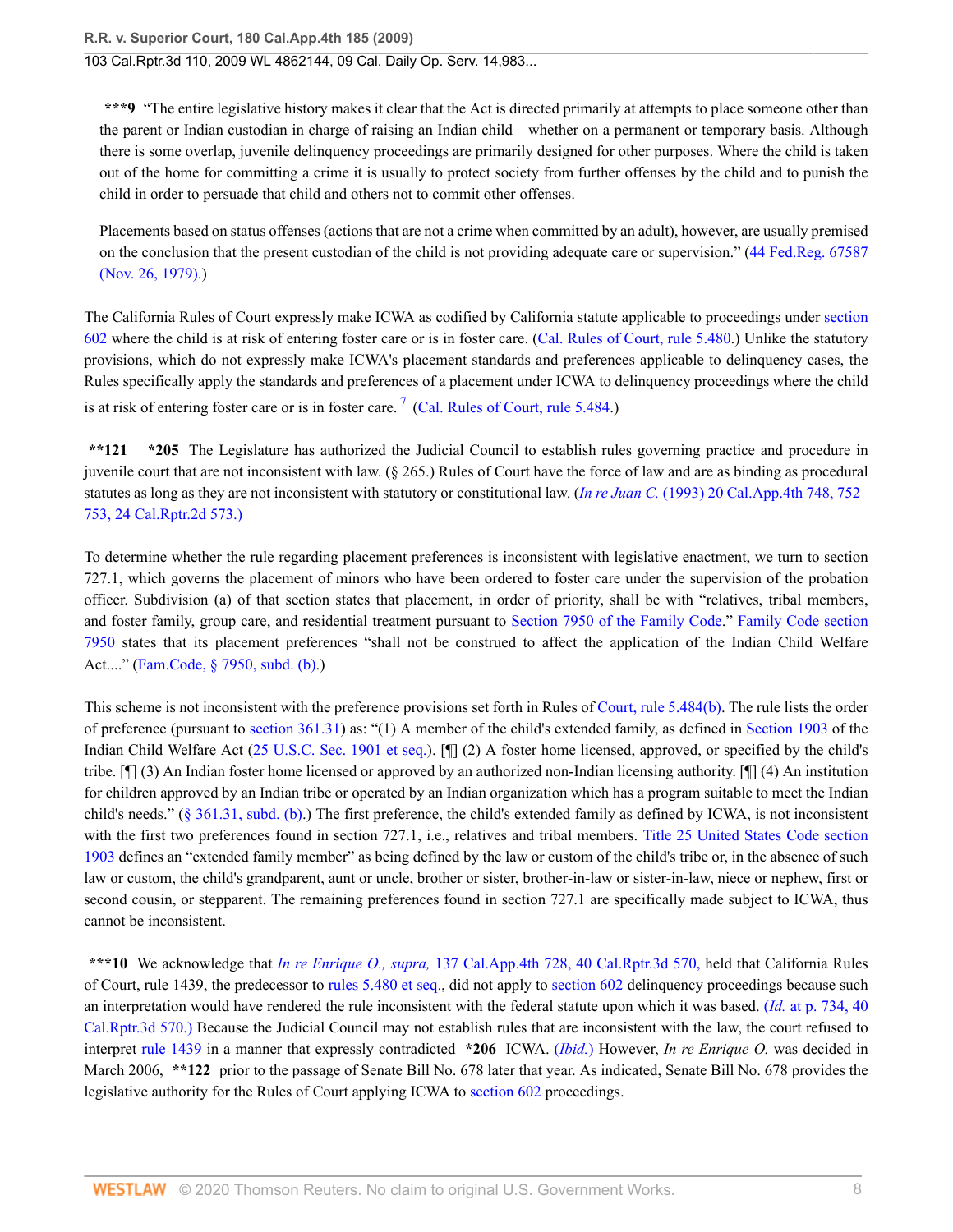103 Cal.Rptr.3d 110, 2009 WL 4862144, 09 Cal. Daily Op. Serv. 14,983...

*In re Alejandro A.* [\(2008\) 160 Cal.App.4th 1343, 74 Cal.Rptr.3d 44,](http://www.westlaw.com/Link/Document/FullText?findType=Y&serNum=2015399725&pubNum=7047&originatingDoc=I99a66bd4eb8211dea82ab9f4ee295c21&refType=RP&originationContext=document&vr=3.0&rs=cblt1.0&transitionType=DocumentItem&contextData=(sc.UserEnteredCitation)) also cited by the People, was decided after the passage of Senate Bill No. 678. It also was a delinquency proceeding in which the juvenile argued there was substantial evidence he was an Indian child, thus an inquiry should have been made to determine such before any disposition order was made. (*[Id.](http://www.westlaw.com/Link/Document/FullText?findType=Y&serNum=2015399725&pubNum=7047&originatingDoc=I99a66bd4eb8211dea82ab9f4ee295c21&refType=RP&originationContext=document&vr=3.0&rs=cblt1.0&transitionType=DocumentItem&contextData=(sc.UserEnteredCitation))* at [p. 1347, 74 Cal.Rptr.3d 44.\)](http://www.westlaw.com/Link/Document/FullText?findType=Y&serNum=2015399725&pubNum=7047&originatingDoc=I99a66bd4eb8211dea82ab9f4ee295c21&refType=RP&originationContext=document&vr=3.0&rs=cblt1.0&transitionType=DocumentItem&contextData=(sc.UserEnteredCitation)) The court rejected the juvenile's contention, based primarily on the fact that there was no evidence the juvenile was Native American. (*[Ibid.](http://www.westlaw.com/Link/Document/FullText?findType=Y&serNum=2015399725&originatingDoc=I99a66bd4eb8211dea82ab9f4ee295c21&refType=RP&originationContext=document&vr=3.0&rs=cblt1.0&transitionType=DocumentItem&contextData=(sc.UserEnteredCitation))*) The court also held the juvenile was not at risk of entering foster care because the Breaking Cycles program, to which the juvenile was committed, was not in the nature of a foster home. (*Id.* [at p. 1348, 74](http://www.westlaw.com/Link/Document/FullText?findType=Y&serNum=2015399725&pubNum=7047&originatingDoc=I99a66bd4eb8211dea82ab9f4ee295c21&refType=RP&originationContext=document&vr=3.0&rs=cblt1.0&transitionType=DocumentItem&contextData=(sc.UserEnteredCitation)) [Cal.Rptr.3d 44.\)](http://www.westlaw.com/Link/Document/FullText?findType=Y&serNum=2015399725&pubNum=7047&originatingDoc=I99a66bd4eb8211dea82ab9f4ee295c21&refType=RP&originationContext=document&vr=3.0&rs=cblt1.0&transitionType=DocumentItem&contextData=(sc.UserEnteredCitation)) Additionally, no foster care was contemplated because there was no restriction on parental rights based on parental abuse or neglect. (*[Ibid.](http://www.westlaw.com/Link/Document/FullText?findType=Y&serNum=2015399725&originatingDoc=I99a66bd4eb8211dea82ab9f4ee295c21&refType=RP&originationContext=document&vr=3.0&rs=cblt1.0&transitionType=DocumentItem&contextData=(sc.UserEnteredCitation))*)

However, in dicta, the court stated that [section 224.3](http://www.westlaw.com/Link/Document/FullText?findType=L&pubNum=1000228&cite=CAWIS224.3&originatingDoc=I99a66bd4eb8211dea82ab9f4ee295c21&refType=LQ&originationContext=document&vr=3.0&rs=cblt1.0&transitionType=DocumentItem&contextData=(sc.UserEnteredCitation)) expanded the reach of ICWA only to proceedings relating to parents or Indian custodians because [Title 25 United States Code section 1921](http://www.westlaw.com/Link/Document/FullText?findType=L&pubNum=1000546&cite=25USCAS1921&originatingDoc=I99a66bd4eb8211dea82ab9f4ee295c21&refType=LQ&originationContext=document&vr=3.0&rs=cblt1.0&transitionType=DocumentItem&contextData=(sc.UserEnteredCitation)) allows states to pass more stringent laws with respect to protecting the rights of a parent or Indian custodian. (*In re Alejandro A., supra,* [160 Cal.App.4th at p. 1348, 74 Cal.Rptr.3d](http://www.westlaw.com/Link/Document/FullText?findType=Y&serNum=2015399725&pubNum=7047&originatingDoc=I99a66bd4eb8211dea82ab9f4ee295c21&refType=RP&originationContext=document&vr=3.0&rs=cblt1.0&transitionType=DocumentItem&contextData=(sc.UserEnteredCitation)) [44.\)](http://www.westlaw.com/Link/Document/FullText?findType=Y&serNum=2015399725&pubNum=7047&originatingDoc=I99a66bd4eb8211dea82ab9f4ee295c21&refType=RP&originationContext=document&vr=3.0&rs=cblt1.0&transitionType=DocumentItem&contextData=(sc.UserEnteredCitation)) The implication is that states may not pass laws more protective of the Indian child in its relationship to the tribe. We shall conclude in the next section that states may do exactly that, because ICWA merely established minimum protections, and does not preempt state legislation that is more protective of Indian children with respect to their tribal relationships.

# III

#### Federal Law Does Not Preempt State Law that is More Protective

The language of the federal statute and Federal Guidelines indicates the states may, as California has done, pass laws that are more protective than federal law of the relationship between the Indian tribes and their children.

[Title 25 United States Code section 1902](http://www.westlaw.com/Link/Document/FullText?findType=L&pubNum=1000546&cite=25USCAS1902&originatingDoc=I99a66bd4eb8211dea82ab9f4ee295c21&refType=LQ&originationContext=document&vr=3.0&rs=cblt1.0&transitionType=DocumentItem&contextData=(sc.UserEnteredCitation)) provides that ICWA establishes *minimum* standards "for the removal of Indian children from their families and the placement of such children in foster or adoptive homes...." **\*207** Because these standards are expressly defined as minimum standards, the undeniable implication is that higher standards may be implemented by states or by the federal government. Such higher standards must be in furtherance of the expressed policy of ICWA, which is: (1) to protect the best interest of Indian children, (2) to promote the stability and security of Indian tribes, and (3) to promote the stability and security of Indian families. [\(25 U.S.C. § 1902.](http://www.westlaw.com/Link/Document/FullText?findType=L&pubNum=1000546&cite=25USCAS1902&originatingDoc=I99a66bd4eb8211dea82ab9f4ee295c21&refType=LQ&originationContext=document&vr=3.0&rs=cblt1.0&transitionType=DocumentItem&contextData=(sc.UserEnteredCitation)))

**\*\*\*11** The Federal Guidelines are in agreement. The introduction to the Guidelines states:

"In some instances a state may wish to establish rules that provide even greater protection for rights guaranteed by the Act than those suggested by these guidelines. These guidelines are not intended to discourage such action. Care should be taken, however, that the provision of additional protections to some parties to a child custody proceeding does not deprive other parties of rights guaranteed to them by the Act." ([44 Fed.Reg. 67584–67585 \(Nov. 26, 1979\)](http://www.westlaw.com/Link/Document/FullText?findType=l&pubNum=0184735&cite=UUID(ICD918E004B3111DA943A000BDBC9A81C)&originatingDoc=I99a66bd4eb8211dea82ab9f4ee295c21&refType=CP&originationContext=document&vr=3.0&rs=cblt1.0&transitionType=DocumentItem&contextData=(sc.UserEnteredCitation)).)

Even though the Guidelines are not binding on state courts, they are entitled to great weight as administrative interpretation **\*\*123** of a statute. (*In re Kahlen W.* [\(1991\) 233 Cal.App.3d 1414, 1422, fn. 3, 285 Cal.Rptr. 507.\)](http://www.westlaw.com/Link/Document/FullText?findType=Y&serNum=1991155502&pubNum=227&originatingDoc=I99a66bd4eb8211dea82ab9f4ee295c21&refType=RP&originationContext=document&vr=3.0&rs=cblt1.0&transitionType=DocumentItem&contextData=(sc.UserEnteredCitation))

Elsewhere, the Guidelines indicate, that of all the rights ICWA seeks to protect, the rights of the child and the Indian tribe are paramount. [Title 25 United States Code section 1921](http://www.westlaw.com/Link/Document/FullText?findType=L&pubNum=1000546&cite=25USCAS1921&originatingDoc=I99a66bd4eb8211dea82ab9f4ee295c21&refType=LQ&originationContext=document&vr=3.0&rs=cblt1.0&transitionType=DocumentItem&contextData=(sc.UserEnteredCitation)) provides that:

"[W]here State or Federal law applicable to a child custody proceeding under State or Federal law provides a higher standard of protection to the rights of the parent or Indian custodian of an Indian child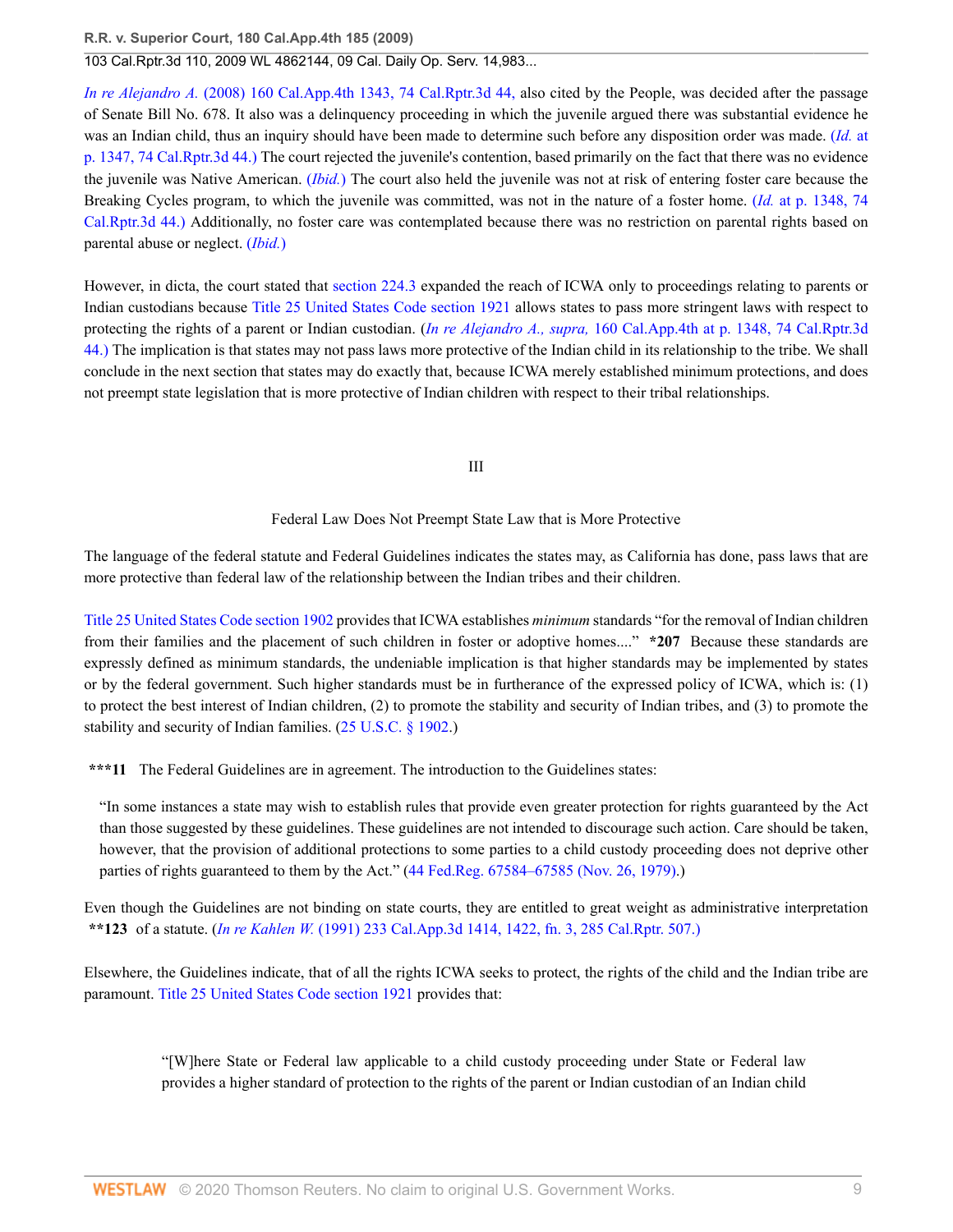than the rights provided under this subchapter, the State or Federal court shall apply the State or Federal standard."

The Guidelines restate the statutory language, but add that in applying some other federal or state law, states may "not infringe any right accorded by the Indian Child Welfare Act to an Indian tribe or child." ([44 Fed.Reg. 67586 \(Nov. 26, 1979\)](http://www.westlaw.com/Link/Document/FullText?findType=l&pubNum=0184735&cite=UUID(ICD918E004B3111DA943A000BDBC9A81C)&originatingDoc=I99a66bd4eb8211dea82ab9f4ee295c21&refType=CP&originationContext=document&vr=3.0&rs=cblt1.0&transitionType=DocumentItem&contextData=(sc.UserEnteredCitation)).) The Commentary to the Guidelines explains that this section applies when, for example, state law imposes a higher burden of proof for removing a child from the home, or gives parents greater access to documents. ([44 Fed.Reg. 67586 \(Nov. 26, 1979\)](http://www.westlaw.com/Link/Document/FullText?findType=l&pubNum=0184735&cite=UUID(ICD918E004B3111DA943A000BDBC9A81C)&originatingDoc=I99a66bd4eb8211dea82ab9f4ee295c21&refType=CP&originationContext=document&vr=3.0&rs=cblt1.0&transitionType=DocumentItem&contextData=(sc.UserEnteredCitation)).) However, Congress did not intend this section to have the effect of eliminating the specific rights given to tribes and Indian children where a court concludes such rights are in derogation of a parental right guaranteed by state statute. (*[Ibid.](http://www.westlaw.com/Link/Document/FullText?findType=l&pubNum=0184735&cite=UUID(ICD918E004B3111DA943A000BDBC9A81C)&originatingDoc=I99a66bd4eb8211dea82ab9f4ee295c21&refType=CP&originationContext=document&vr=3.0&rs=cblt1.0&transitionType=DocumentItem&contextData=(sc.UserEnteredCitation))*)

 The ICWA provisions limiting the application of ICWA to placements that are not "based upon an act which, if committed by an adult, would be deemed a crime[,]" do not preempt California law applying such provisions **\*208** in [section 602](http://www.westlaw.com/Link/Document/FullText?findType=L&pubNum=1000228&cite=CAWIS602&originatingDoc=I99a66bd4eb8211dea82ab9f4ee295c21&refType=LQ&originationContext=document&vr=3.0&rs=cblt1.0&transitionType=DocumentItem&contextData=(sc.UserEnteredCitation)) proceedings where the child is at risk of entering foster care, because the California provisions are consistent with the force and purpose of the federal law. Federal preemption of state law may arise in three ways: (1) by an express statement of the extent to which the enactment preempts state law, (2) by regulating the area to such an extent that an intent exclusively to occupy the field is implied, or (3) by virtue of a conflict between state and federal law. (*In re Brandon M.* [\(1997\) 54 Cal.App.4th 1387, 1393, 63](http://www.westlaw.com/Link/Document/FullText?findType=Y&serNum=1997108638&pubNum=3484&originatingDoc=I99a66bd4eb8211dea82ab9f4ee295c21&refType=RP&originationContext=document&vr=3.0&rs=cblt1.0&transitionType=DocumentItem&contextData=(sc.UserEnteredCitation)) [Cal.Rptr.2d 671.\)](http://www.westlaw.com/Link/Document/FullText?findType=Y&serNum=1997108638&pubNum=3484&originatingDoc=I99a66bd4eb8211dea82ab9f4ee295c21&refType=RP&originationContext=document&vr=3.0&rs=cblt1.0&transitionType=DocumentItem&contextData=(sc.UserEnteredCitation)) The first two principles do not apply to ICWA. (*Id.* [at p. 1396, 63 Cal.Rptr.2d 671.\)](http://www.westlaw.com/Link/Document/FullText?findType=Y&serNum=1997108638&pubNum=3484&originatingDoc=I99a66bd4eb8211dea82ab9f4ee295c21&refType=RP&originationContext=document&vr=3.0&rs=cblt1.0&transitionType=DocumentItem&contextData=(sc.UserEnteredCitation))

This leaves the third issue—whether [section 224.3,](http://www.westlaw.com/Link/Document/FullText?findType=L&pubNum=1000228&cite=CAWIS224.3&originatingDoc=I99a66bd4eb8211dea82ab9f4ee295c21&refType=LQ&originationContext=document&vr=3.0&rs=cblt1.0&transitionType=DocumentItem&contextData=(sc.UserEnteredCitation)) applying ICWA to some juvenile delinquency proceedings is in direct conflict with [Title 25 United States Code section 1903,](http://www.westlaw.com/Link/Document/FullText?findType=L&pubNum=1000546&cite=25USCAS1903&originatingDoc=I99a66bd4eb8211dea82ab9f4ee295c21&refType=LQ&originationContext=document&vr=3.0&rs=cblt1.0&transitionType=DocumentItem&contextData=(sc.UserEnteredCitation)) which excludes ICWA's application to placements based upon acts which, if committed by an adult, would be crimes. As to this issue, the United States Supreme Court's approach has been that " 'State jurisdiction is pre-empted by the operation of federal law if it interferes or is incompatible with federal and tribal interests reflected in federal law, unless the state interests at stake are sufficient to justify the assertion of state authority.' (*[New Mexico](http://www.westlaw.com/Link/Document/FullText?findType=Y&serNum=1983127668&pubNum=708&originatingDoc=I99a66bd4eb8211dea82ab9f4ee295c21&refType=RP&originationContext=document&vr=3.0&rs=cblt1.0&transitionType=DocumentItem&contextData=(sc.UserEnteredCitation)) v. Mescalero Apache Tribe* [\(1983\) 462 U.S. 324, 334 \[103 S.Ct. 2378, 76 L.Ed.2d 611\].\)"](http://www.westlaw.com/Link/Document/FullText?findType=Y&serNum=1983127668&pubNum=708&originatingDoc=I99a66bd4eb8211dea82ab9f4ee295c21&refType=RP&originationContext=document&vr=3.0&rs=cblt1.0&transitionType=DocumentItem&contextData=(sc.UserEnteredCitation)) (*[Dwayne P. v. Superior Court](http://www.westlaw.com/Link/Document/FullText?findType=Y&serNum=2002690427&pubNum=3484&originatingDoc=I99a66bd4eb8211dea82ab9f4ee295c21&refType=RP&originationContext=document&vr=3.0&rs=cblt1.0&transitionType=DocumentItem&contextData=(sc.UserEnteredCitation))* (2002) [103 Cal.App.4th 247, 259, 126 Cal.Rptr.2d 639;](http://www.westlaw.com/Link/Document/FullText?findType=Y&serNum=2002690427&pubNum=3484&originatingDoc=I99a66bd4eb8211dea82ab9f4ee295c21&refType=RP&originationContext=document&vr=3.0&rs=cblt1.0&transitionType=DocumentItem&contextData=(sc.UserEnteredCitation)) *In re Brandon M., supra,* [54 Cal.App.4th at p. 1397, 63 Cal.Rptr.2d 671.\)](http://www.westlaw.com/Link/Document/FullText?findType=Y&serNum=1997108638&pubNum=3484&originatingDoc=I99a66bd4eb8211dea82ab9f4ee295c21&refType=RP&originationContext=document&vr=3.0&rs=cblt1.0&transitionType=DocumentItem&contextData=(sc.UserEnteredCitation))

**\*\*\*12** The interests protected by ICWA are " 'the rights of the Indian child as an Indian and the rights of the Indian community and tribe in retaining its children in its society.' House Report, at [23, U.S. Code Cong. & Admin. News](http://www.westlaw.com/Link/Document/FullText?findType=L&pubNum=1000592&cite=USCCAR23&originatingDoc=I99a66bd4eb8211dea82ab9f4ee295c21&refType=LQ&originationContext=document&vr=3.0&rs=cblt1.0&transitionType=DocumentItem&contextData=(sc.UserEnteredCitation)) 1978, at 7546." (*Mississippi Band of Choctaw Indians v. Holyfield, supra,* [490 U.S. at p. 37, 109 S.Ct. at p. 1602, 104 L.Ed.2d at p. 39.\)](http://www.westlaw.com/Link/Document/FullText?findType=Y&serNum=1989048372&pubNum=708&originatingDoc=I99a66bd4eb8211dea82ab9f4ee295c21&refType=RP&fi=co_pp_sp_708_1602&originationContext=document&vr=3.0&rs=cblt1.0&transitionType=DocumentItem&contextData=(sc.UserEnteredCitation)#co_pp_sp_708_1602) California law is more protective than ICWA of tribal interests because it provides for the application of ICWA in a broader range of cases. Thus, it is not incompatible **\*\*124** with federal or tribal interests, but provides the higher standard of protection to those interests, as allowed under the terms of ICWA.

State law imposes a duty of inquiry and notice in wardship proceedings brought under [section 602.](http://www.westlaw.com/Link/Document/FullText?findType=L&pubNum=1000228&cite=CAWIS602&originatingDoc=I99a66bd4eb8211dea82ab9f4ee295c21&refType=LQ&originationContext=document&vr=3.0&rs=cblt1.0&transitionType=DocumentItem&contextData=(sc.UserEnteredCitation)) This duty attaches as soon as the court, county welfare department, or probation department becomes aware that foster care placement is seriously under consideration. If the determination is made that the juvenile is an Indian child, ICWA applies to the proceedings as set forth by state law and the Rules of Court adopted for the administration of the law.

# **\*209** DISPOSITION

Let a peremptory writ of mandate issue commanding the respondent Sacramento County Juvenile Court to enter an order in this case vacating its order of October 16, 2008, denying the application of the Indian Child Welfare Act to this case, and reinstating the September 11, 2008, order of Referee Lindsey ordering notice to the minor's tribe and the procurement of services for a qualified Indian expert. The alternative writ is discharged. The stay issued by this court shall remain in effect pending issuance of the remittitur.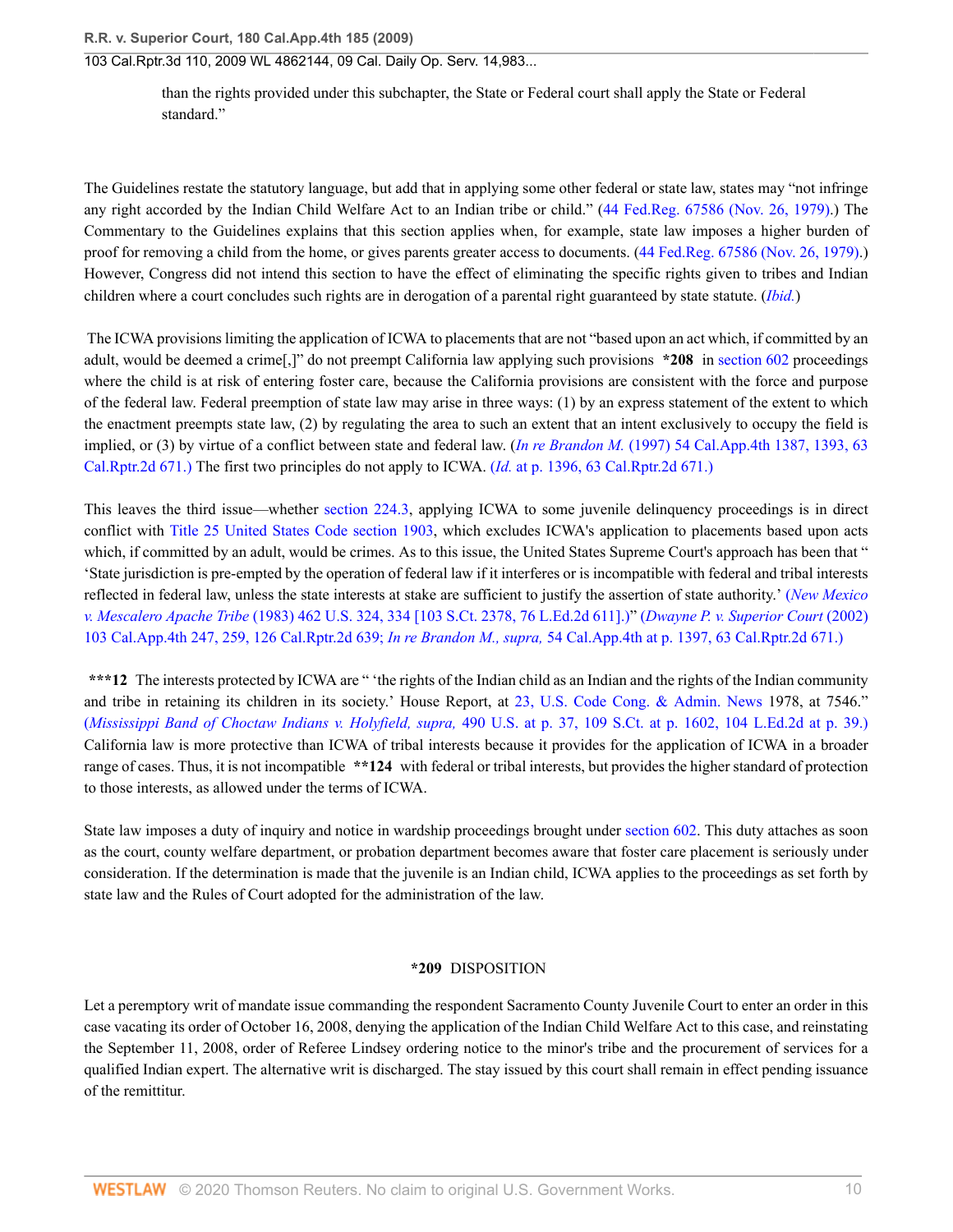We concur: [RAYE](http://www.westlaw.com/Link/Document/FullText?findType=h&pubNum=176284&cite=0174985301&originatingDoc=I99a66bd4eb8211dea82ab9f4ee295c21&refType=RQ&originationContext=document&vr=3.0&rs=cblt1.0&transitionType=DocumentItem&contextData=(sc.UserEnteredCitation)) and [HULL](http://www.westlaw.com/Link/Document/FullText?findType=h&pubNum=176284&cite=0201358401&originatingDoc=I99a66bd4eb8211dea82ab9f4ee295c21&refType=RQ&originationContext=document&vr=3.0&rs=cblt1.0&transitionType=DocumentItem&contextData=(sc.UserEnteredCitation)), JJ.

### **All Citations**

180 Cal.App.4th 185, 103 Cal.Rptr.3d 110, 2009 WL 4862144, 09 Cal. Daily Op. Serv. 14,983, 2009 Daily Journal D.A.R. 17,569

#### **Footnotes**

- <span id="page-10-0"></span>[1](#page-1-0) References to an undesignated section are to the Welfare and Institutions Code, unless otherwise indicated.
- <span id="page-10-1"></span>[2](#page-1-1) [Title 25 United States Code section 1903](http://www.westlaw.com/Link/Document/FullText?findType=L&pubNum=1000546&cite=25USCAS1903&originatingDoc=I99a66bd4eb8211dea82ab9f4ee295c21&refType=LQ&originationContext=document&vr=3.0&rs=cblt1.0&transitionType=DocumentItem&contextData=(sc.UserEnteredCitation)) defines child custody proceedings to include foster care placements, the termination of parental rights, hearings for preadoptive placements, and hearings for adoptive placements. Only foster care placements do not involve the termination of parental rights. Thus, the juvenile court concedes any delinquency proceeding involving the termination of parental rights would be subject to ICWA.
- <span id="page-10-2"></span>[3](#page-2-0) We have been informed by the juvenile court that it will comply with our order by vacating its ruling denying application of ICWA to R.R. and issuing a new order suspending juvenile delinquency proceedings to permit compliance with ICWA as soon as the stay is lifted. Until this occurs, and until a placement order is issued, the matter is not moot.
- <span id="page-10-3"></span>[4](#page-5-0) [Section 727.4](http://www.westlaw.com/Link/Document/FullText?findType=L&pubNum=1000228&cite=CAWIS727.4&originatingDoc=I99a66bd4eb8211dea82ab9f4ee295c21&refType=LQ&originationContext=document&vr=3.0&rs=cblt1.0&transitionType=DocumentItem&contextData=(sc.UserEnteredCitation)) also requires the court or probation officer to notify the child's parents or guardian, Indian custodian, and tribe of certain post-placement hearings.
- <span id="page-10-4"></span>[5](#page-6-0) Foster care, pursuant to section 727.4, subdivision  $(d)(1)$ , is defined as "residential care provided in any of the settings described in Section 11402." As is applicable in a juvenile delinquency proceeding, these are: (1) the approved home of a relative; (2) the licensed family home of a nonrelative or the approved home of a nonrelative extended family member as described in section 362.7; (3) a licensed group home as described in section 11400, subdivision (h) (i.e., "a nondetention privately operated residential home, organized and operated on a nonprofit basis only ... that provides services in a group setting to children in need of care and supervision") if a placement worker has documented that the placement is necessary to meet the treatment needs of the child and the facility offers those treatment services; (4) an exclusive-use home; (5) a licensed transitional housing placement facility as described in section 11400 (a licensed community care facility for persons 16 to 18 years of age who are in out-of-home placement and who are participating in an independent living program) and [Health and Safety Code section 1559.110](http://www.westlaw.com/Link/Document/FullText?findType=L&pubNum=1000213&cite=CAHSS1559.110&originatingDoc=I99a66bd4eb8211dea82ab9f4ee295c21&refType=LQ&originationContext=document&vr=3.0&rs=cblt1.0&transitionType=DocumentItem&contextData=(sc.UserEnteredCitation)); and (7) an out-of-state group home, if the placement worker complies with all other statutory requirements for placing a minor in such a home and documents that the requirements of [Family Code section 7911.1](http://www.westlaw.com/Link/Document/FullText?findType=L&pubNum=1003409&cite=CAFAMS7911.1&originatingDoc=I99a66bd4eb8211dea82ab9f4ee295c21&refType=LQ&originationContext=document&vr=3.0&rs=cblt1.0&transitionType=DocumentItem&contextData=(sc.UserEnteredCitation)) have been met.
- <span id="page-10-5"></span>[6](#page-6-1) In this case, the juvenile court found that R.R. was at risk of entering foster care. This finding is supported by the probation officer's recommendation that R.R. be placed in foster care rather than returned home "based on his previous dependency history, the fact that all his siblings remain in long term placement and the minor[']s refusal to participate in counseling programs...." We are not presented with a child who is in foster care as provided in [section 224.3](http://www.westlaw.com/Link/Document/FullText?findType=L&pubNum=1000228&cite=CAWIS224.3&originatingDoc=I99a66bd4eb8211dea82ab9f4ee295c21&refType=LQ&originationContext=document&vr=3.0&rs=cblt1.0&transitionType=DocumentItem&contextData=(sc.UserEnteredCitation)). However, a similar test should apply for a child who is in foster care at the time of the offense, and for whom a different foster care setting is contemplated. Any different standard would be anomalous, as would a requirement that ICWA apply where there is no intent to remove the child from the current foster care setting.
- <span id="page-10-6"></span>[7](#page-7-0) [Rule 5.484](http://www.westlaw.com/Link/Document/FullText?findType=L&pubNum=1085231&cite=CASTFAMJVR5.484&originatingDoc=I99a66bd4eb8211dea82ab9f4ee295c21&refType=LQ&originationContext=document&vr=3.0&rs=cblt1.0&transitionType=DocumentItem&contextData=(sc.UserEnteredCitation)) provides in pertinent part: "In any child custody proceeding listed in [rule 5.480,](http://www.westlaw.com/Link/Document/FullText?findType=L&pubNum=1085231&cite=CASTFAMJVR5.480&originatingDoc=I99a66bd4eb8211dea82ab9f4ee295c21&refType=LQ&originationContext=document&vr=3.0&rs=cblt1.0&transitionType=DocumentItem&contextData=(sc.UserEnteredCitation)) the court may not order placement of an Indian child unless it finds by clear and convincing evidence that continued custody with the parent or Indian custodian is likely to cause the Indian child serious emotional or physical damage and it considers evidence regarding prevailing social and cultural standards of the child's tribe, including that tribe's family organization and childrearing practices.... [¶] ... [¶] Unless the court finds good cause to the contrary, all placements of Indian children in any proceeding listed in [rule 5.480](http://www.westlaw.com/Link/Document/FullText?findType=L&pubNum=1085231&cite=CASTFAMJVR5.480&originatingDoc=I99a66bd4eb8211dea82ab9f4ee295c21&refType=LQ&originationContext=document&vr=3.0&rs=cblt1.0&transitionType=DocumentItem&contextData=(sc.UserEnteredCitation)) must follow the specified placement preferences in ... [Welfare and Institutions Code](http://www.westlaw.com/Link/Document/FullText?findType=L&pubNum=1000228&cite=CAWIS361.31&originatingDoc=I99a66bd4eb8211dea82ab9f4ee295c21&refType=LQ&originationContext=document&vr=3.0&rs=cblt1.0&transitionType=DocumentItem&contextData=(sc.UserEnteredCitation)) [section 361.31](http://www.westlaw.com/Link/Document/FullText?findType=L&pubNum=1000228&cite=CAWIS361.31&originatingDoc=I99a66bd4eb8211dea82ab9f4ee295c21&refType=LQ&originationContext=document&vr=3.0&rs=cblt1.0&transitionType=DocumentItem&contextData=(sc.UserEnteredCitation))."